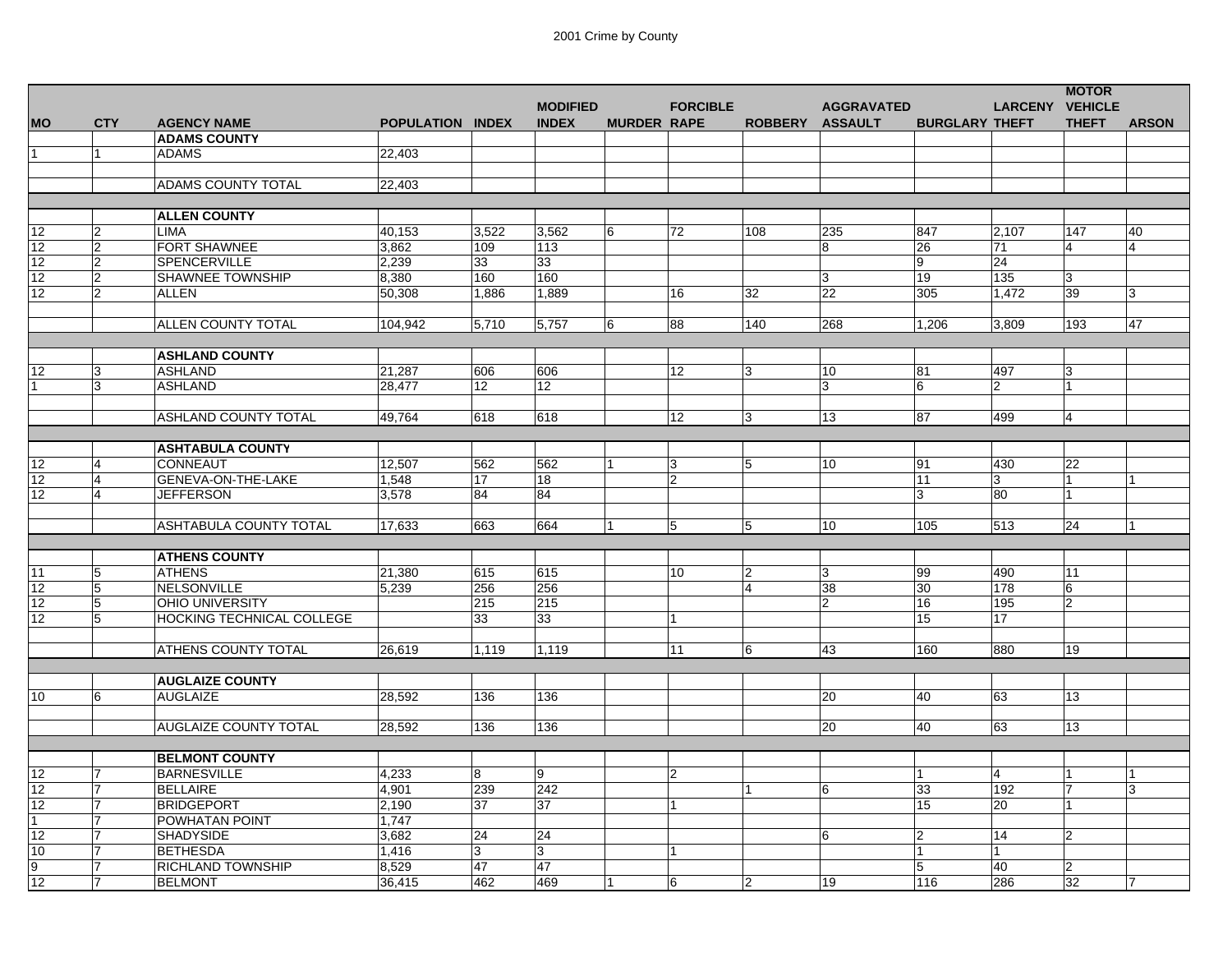|                   |                  | <b>BELMONT COUNTY TOTAL</b>   | 63.113  | 820    | 831             |                | 10               | 3                       | 31             | 173            | 557    | 45             | 11             |
|-------------------|------------------|-------------------------------|---------|--------|-----------------|----------------|------------------|-------------------------|----------------|----------------|--------|----------------|----------------|
|                   |                  |                               |         |        |                 |                |                  |                         |                |                |        |                |                |
|                   |                  | <b>BROWN COUNTY</b>           |         |        |                 |                |                  |                         |                |                |        |                |                |
|                   | 8                | <b>BROWN</b>                  | 40,755  |        |                 |                |                  |                         |                |                |        |                |                |
|                   |                  |                               |         |        |                 |                |                  |                         |                |                |        |                |                |
|                   |                  | <b>BROWN COUNTY TOTAL</b>     | 40.755  |        |                 |                |                  |                         |                |                |        |                |                |
|                   |                  |                               |         |        |                 |                |                  |                         |                |                |        |                |                |
|                   |                  | <b>BUTLER COUNTY</b>          |         |        |                 |                |                  |                         |                |                |        |                |                |
| 12                | 9                | <b>HAMILTON</b>               | 60,799  | 5,595  | 5,616           | 5              | 66               | 221                     | 398            | 1.204          | 3,264  | 437            | 21             |
| $12*$             | 9                | <b>MIDDLETOWN</b>             | 49,663  | 3,139  | 3,151           | $\overline{2}$ | 17               | 59                      | 54             | 498            | 2,349  | 160            | 12             |
| 12                | 9                | <b>FAIRFIELD</b>              | 42,173  | 2,063  | 2,071           |                | 16               | 22                      | 120            | 239            | 1,535  | 131            | 8              |
| $12*$             | 9                | <b>MONROE</b>                 | 9,453   | 593    | 597             |                | 19               | $\overline{\mathbf{c}}$ | 29             | 55             | 454    | 33             | $\overline{4}$ |
| 12                | 9                | <b>TRENTON</b>                | 8,762   | 330    | 330             |                |                  | 1                       | 3              | 58             | 247    | 20             |                |
| 12                | 9                | WEST CHESTER TOWNSHIP         | 52,764  | 1,641  | 1,654           |                | 20               | 11                      | 20             | 268            | 1,263  | 59             | 13             |
| 12                | 9                | <b>MIAMI UNIVERSITY</b>       |         | 419    | 419             |                | 4                |                         |                | 36             | 374    | 5              |                |
| $12*$             | 9                | <b>SHARONVILLE</b>            | 2.230   | 132    | 133             |                |                  | 3                       | 1              | 14             | 104    | 10             | 1              |
| 12                | 9                | <b>BUTLER</b>                 | 69,980  | 1,471  | 1.490           |                | 16               | $\overline{7}$          | 70             | 392            | 909    | 77             | 19             |
|                   |                  |                               |         |        |                 |                |                  |                         |                |                |        |                |                |
|                   |                  | <b>BUTLER COUNTY TOTAL</b>    | 295,824 | 15,383 | 15,461          | 9              | 158              | 326                     | 695            | 2,764          | 10,499 | 932            | 78             |
|                   |                  |                               |         |        |                 |                |                  |                         |                |                |        |                |                |
|                   |                  | <b>CARROLL COUNTY</b>         |         |        |                 |                |                  |                         |                |                |        |                |                |
| $12*$             | 10               | <b>MAGNOLIA</b>               | 315     | 22     | 22              |                |                  |                         |                | 5              | 16     |                |                |
| $12*$             | 10 <sup>10</sup> | <b>MINERVA</b>                | 1,901   | 71     | 72              |                |                  |                         | 3              | 11             | 55     | 2              |                |
| 12                | 10               | CARROLL                       | 23.476  | 356    | 356             |                | 4                |                         | 43             | 123            | 152    | 34             |                |
|                   |                  |                               |         |        |                 |                |                  |                         |                |                |        |                |                |
|                   |                  | <b>CARROLL COUNTY TOTAL</b>   | 25,692  | 449    | 450             |                | 4                |                         | 46             | 139            | 223    | 37             |                |
|                   |                  |                               |         |        |                 |                |                  |                         |                |                |        |                |                |
|                   |                  | <b>CHAMPAIGN COUNTY</b>       |         |        |                 |                |                  |                         |                |                |        |                |                |
| Ι9                | 11               | <b>URBANA</b>                 | 11,634  | 346    | 351             |                | 3                | 2                       | 5              | 56             | 273    | 7              | 5              |
| 12                | 11               | <b>CHAMPAIGN</b>              | 25,579  | 669    | 675             |                | 15               |                         | 52             | 165            | 382    | 54             | 6              |
|                   |                  |                               |         |        |                 |                |                  |                         |                |                |        |                |                |
|                   |                  | <b>CHAMPAIGN COUNTY TOTAL</b> | 37,213  | 1,015  | 1,026           | 1              | 18               | $\overline{2}$          | 57             | 221            | 655    | 61             | 11             |
|                   |                  |                               |         |        |                 |                |                  |                         |                |                |        |                |                |
|                   |                  | <b>CLARK COUNTY</b>           |         |        |                 |                |                  |                         |                |                |        |                |                |
| 12                | 12 <sup>2</sup>  | <b>SPRINGFIELD</b>            | 65.475  | 6.743  | 6.775           |                | 74               | 226                     | 203            | 1.507          | 4,259  | 467            | 32             |
| 12                | 12 <sup>2</sup>  | SOUTH CHARLESTON              | 1,853   | 29     | 29              |                | 1                |                         | 1              | 5              | 21     |                |                |
| 12                | 12               | <b>SOUTH VIENNA</b>           | 470     | 10     | 10 <sup>1</sup> |                |                  |                         |                |                | 10     |                |                |
| 12                | 12               | <b>GERMAN TOWNSHIP</b>        | 7,677   | 103    | 105             |                | 1                | 2                       |                | 21             | 75     | 3              | $\overline{2}$ |
| 12                | 12 <sup>°</sup>  | <b>CLARK</b>                  | 69,233  | 1.007  | 1.023           |                | 6                | 1                       | 9              | 297            | 694    |                | 16             |
|                   |                  |                               |         |        |                 |                |                  |                         |                |                |        |                |                |
|                   |                  | <b>CLARK COUNTY TOTAL</b>     | 144,708 | 7,892  | 7,942           | 17             | 82               | 229                     | 214            | 1,830          | 5,059  | 471            | 50             |
|                   |                  |                               |         |        |                 |                |                  |                         |                |                |        |                |                |
|                   |                  | <b>CLERMONT COUNTY</b>        |         |        |                 |                |                  |                         |                |                |        |                |                |
| $12*$             | 13               | <b>MILFORD</b>                | 6,260   | 136    | 136             |                |                  | 1                       | $\overline{2}$ | 8              | 116    | 9              |                |
| 12                | 13               | <b>GOSHEN TOWNSHIP</b>        | 13,688  | 352    | 360             |                | $\overline{2}$   | $\overline{2}$          | 31             | 91             | 192    | 34             | 8              |
| 12                | 13               | <b>MIAMI TOWNSHIP</b>         | 36,698  | 915    | 922             |                | 6                | $\overline{4}$          | 32             | 166            | 681    | 26             | $\overline{7}$ |
| $12 \overline{ }$ | 13               | <b>UNION TOWNSHIP</b>         | 42,408  | 1,574  | 1,587           |                | $\boldsymbol{2}$ | 26                      | 11             | 226            | 1,280  | 28             | 13             |
| 12                | 13               | PIERCE TOWNSHIP               | 12,248  | 263    | 264             |                | $\overline{2}$   | $\overline{4}$          | 4              | 44             | 187    | 22             | 1              |
| 09*               | 13               | LOVELAND                      | 1,838   | 34     | 34              |                |                  |                         | 8              | $\overline{4}$ | 19     | $\overline{c}$ |                |
| 12 <sup>2</sup>   | 13               | <b>CLERMONT</b>               | 60,292  | 1.448  | 1.468           | 2              | 44               | 14                      | 33             | 322            | 948    | 85             | 20             |
|                   |                  |                               |         |        |                 |                |                  |                         |                |                |        |                |                |
|                   |                  |                               |         |        |                 |                |                  |                         |                |                |        |                |                |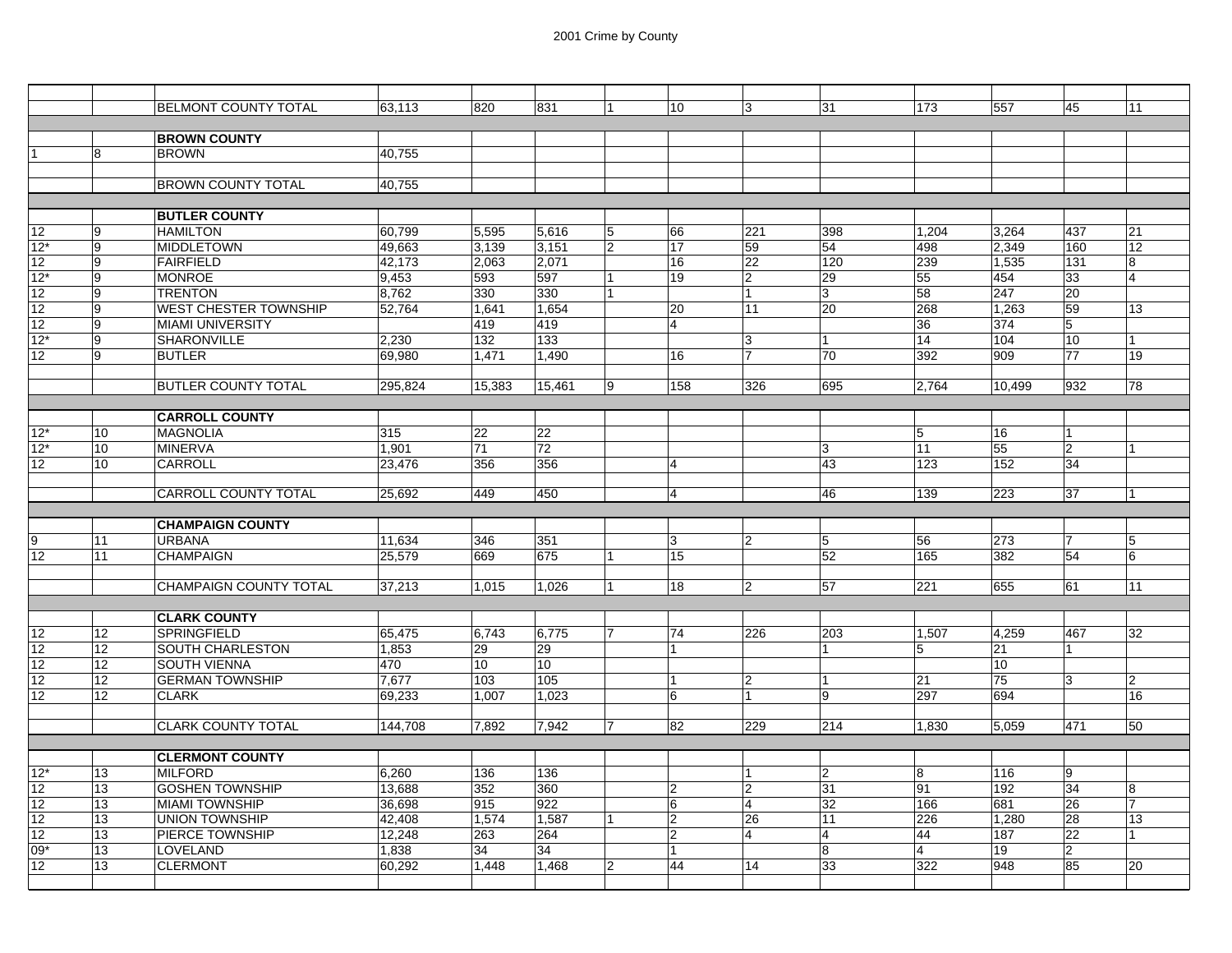|                   |    | <b>CLERMONT COUNTY TOTAL</b>   | 173,432 | 4,722          | 4,771  | 3  | 57             | 51             | 121            | 861            | 3,423           | 206             | 49  |
|-------------------|----|--------------------------------|---------|----------------|--------|----|----------------|----------------|----------------|----------------|-----------------|-----------------|-----|
|                   |    |                                |         |                |        |    |                |                |                |                |                 |                 |     |
|                   |    | <b>CLINTON COUNTY</b>          |         |                |        |    |                |                |                |                |                 |                 |     |
| 12                | 14 | <b>BLANCHESTER</b>             | 4.228   | 109            | 110    |    | $\overline{2}$ | $\overline{2}$ | $ 2\rangle$    |                | 93              | 3               |     |
| 12                | 14 | <b>WILMINGTON</b>              | 11,942  | 725            | 725    |    | 8              | 6              | 10             | 81             | 610             | 10              |     |
| 12                | 14 | <b>CLINTON</b>                 | 24,446  | 91             | 91     |    |                |                | 19             | 16             | 43              | 13              |     |
|                   |    |                                |         |                |        |    |                |                |                |                |                 |                 |     |
|                   |    | <b>CLINTON COUNTY TOTAL</b>    | 40,616  | 925            | 926    |    | 10             | 8              | 31             | 104            | 746             | 26              |     |
|                   |    |                                |         |                |        |    |                |                |                |                |                 |                 |     |
|                   |    | <b>COLUMBIANA COUNTY</b>       |         |                |        |    |                |                |                |                |                 |                 |     |
| 12                | 15 | <b>EAST LIVERPOOL</b>          | 13,113  | 463            | 464    |    |                | 7              | 2              | 78             | 357             | 17              |     |
| 11                | 15 | <b>EAST PALESTINE</b>          | 4.926   | 81             | 81     |    |                |                |                | 21             | 49              | 11              |     |
| 12                | 15 | <b>SALEM</b>                   | 12,219  | 63             | 63     |    |                |                | 8              | 8              | 39              | 8               |     |
| $01*$             | 15 | WASHINGTONVILLE                | 434     | $\overline{1}$ | 1      |    |                |                |                |                |                 |                 |     |
| $12*$             | 15 | <b>MINERVA</b>                 | 5       |                |        |    |                |                |                |                |                 |                 |     |
| 12                | 15 | <b>COLUMBIANA</b>              | 67,964  | 566            | 566    |    | 15             | $\overline{2}$ | 129            | 164            | 220             | 36              |     |
|                   |    |                                |         |                |        |    |                |                |                |                |                 |                 |     |
|                   |    | <b>COLUMBIANA COUNTY TOTAL</b> | 98.661  | 1.174          | 1.175  |    | 16             | 9              | 139            | 271            | 666             | 72              |     |
|                   |    |                                |         |                |        |    |                |                |                |                |                 |                 |     |
|                   |    | <b>COSHOCTON COUNTY</b>        |         |                |        |    |                |                |                |                |                 |                 |     |
| 12                | 16 | <b>COSHOCTON</b>               | 36,721  | 864            | 865    |    |                | 8              | 14             | 117            | 695             | 40              |     |
|                   |    |                                |         |                |        |    |                |                |                |                |                 |                 |     |
|                   |    | <b>COSHOCTON COUNTY TOTAL</b>  | 36,721  | 864            | 865    |    |                | 8              | $\overline{4}$ | 117            | 695             | 40              |     |
|                   |    |                                |         |                |        |    |                |                |                |                |                 |                 |     |
|                   |    | <b>CRAWFORD COUNTY</b>         |         |                |        |    |                |                |                |                |                 |                 |     |
| $02*$             | 17 | <b>CRESTLINE</b>               | 5,094   | $\overline{4}$ | 4      |    |                |                |                |                | 3               |                 |     |
| 12                | 17 | <b>GALION</b>                  | 11,361  | 94             | 98     | 1  | 2              | 5              | $\overline{2}$ | 71             | 6               | $\overline{7}$  | 4   |
| 12                | 17 | <b>CRAWFORD</b>                | 17,347  | 214            | 214    |    |                | 3              | 3              | 84             | 113             | 10 <sup>1</sup> |     |
|                   |    |                                |         |                |        |    |                |                |                |                |                 |                 |     |
|                   |    | <b>CRAWFORD COUNTY TOTAL</b>   | 33.802  | 312            | 316    |    | 3              | 8              | 6              | 155            | 122             | 17              | 4   |
|                   |    |                                |         |                |        |    |                |                |                |                |                 |                 |     |
|                   |    | <b>CUYAHOGA COUNTY</b>         |         |                |        |    |                |                |                |                |                 |                 |     |
| 12                | 18 | <b>CLEVELAND</b>               | 479,263 | 33,065         | 33,604 | 77 | 624            | 3,298          | 2,425          | 7,937          | 12,925          | 5,779           | 539 |
| 12                | 18 | <b>BEDFORD HEIGHTS</b>         | 11,395  | 359            | 361    |    | 4              | 12             | 18             | 53             | 220             | 52              | 2   |
| 12                | 18 | <b>BEREA</b>                   | 19,004  | 436            | 449    |    | 3              | 3              | 17             | 37             | 358             | 28              | 13  |
| 12                | 18 | <b>BRECKSVILLE</b>             | 13,406  | 123            | 123    |    |                | $\overline{2}$ | 2              | 17             | 89              | 13              |     |
| 12                | 18 | <b>BROOKLYN</b>                | 11,607  | 764            | 768    |    |                | 14             | 3              | 50             | 646             | 51              | 4   |
| 12                | 18 | <b>BROOKLYN HEIGHTS</b>        | 1,561   | 33             | 33     |    |                |                |                | 5              | $\overline{27}$ | 1               |     |
| 12                | 18 | <b>CLEVELAND HEIGHTS</b>       | 50,048  | 838            | 838    |    |                | 10             | 11             | 120            | 621             | 85              |     |
| $12 \overline{ }$ | 18 | <b>EUCLID</b>                  | 52,812  | 2,261          | 2,282  |    | 18             | 86             | 52             | 384            | 1,484           | 236             | 21  |
| 1                 | 18 | <b>GARFIELD HEIGHTS</b>        | 30,789  | 1              |        |    |                |                |                |                |                 |                 |     |
| 12                | 18 | <b>GATES MILLS</b>             | 2,497   | 18             | 18     |    |                |                |                | 5              | 12              |                 |     |
| 12                | 18 | <b>HIGHLAND HEIGHTS</b>        | 8,097   | 155            | 155    |    |                | $\overline{2}$ | 3              | 10             | 132             | 8               |     |
| $12*$             | 18 | <b>HUNTING VALLEY</b>          | 591     | $\overline{4}$ | 4      |    |                |                |                | $\overline{2}$ | $\overline{2}$  |                 |     |
| $\mathbf{1}$      | 18 | <b>INDEPENDENCE</b>            | 7,122   | l 1            | 1      |    |                |                |                |                | 1               |                 |     |
| 12                | 18 | <b>LAKEWOOD</b>                | 56,748  | 1,485          | 1,490  |    |                | 51             | 57             | 243            | 1,019           | 108             | 5   |
| 12                | 18 | <b>LYNDHURST</b>               | 15,306  | 248            | 248    |    |                | 3              | 33             | 49             | 150             | 13              |     |
| 12                | 18 | <b>MAYFIELD HEIGHTS</b>        | 19,421  | 406            | 406    | 1  | 3              | 7              | 28             | 33             | 299             | 35              |     |
| 3                 | 18 | <b>MIDDLEBURG HEIGHTS</b>      | 15,570  | 1              |        |    |                |                |                |                |                 |                 |     |
| 12                | 18 | <b>NORTH ROYALTON</b>          | 28,699  | 267            | 267    |    | $\overline{2}$ | $\overline{5}$ | 5              | 92             | 147             | 16              |     |
| 12                | 18 | <b>OLMSTED FALLS</b>           | 7,976   | 126            | 126    |    |                |                | 12             | 14             | 98              | $\overline{2}$  |     |
|                   | 18 | <b>PARMA</b>                   |         | 2,068          | 2,089  |    | 9              | 57             | 62             | 449            | 1,356           | 134             | 21  |
| 12                |    |                                | 85,809  |                |        |    |                |                |                |                |                 |                 |     |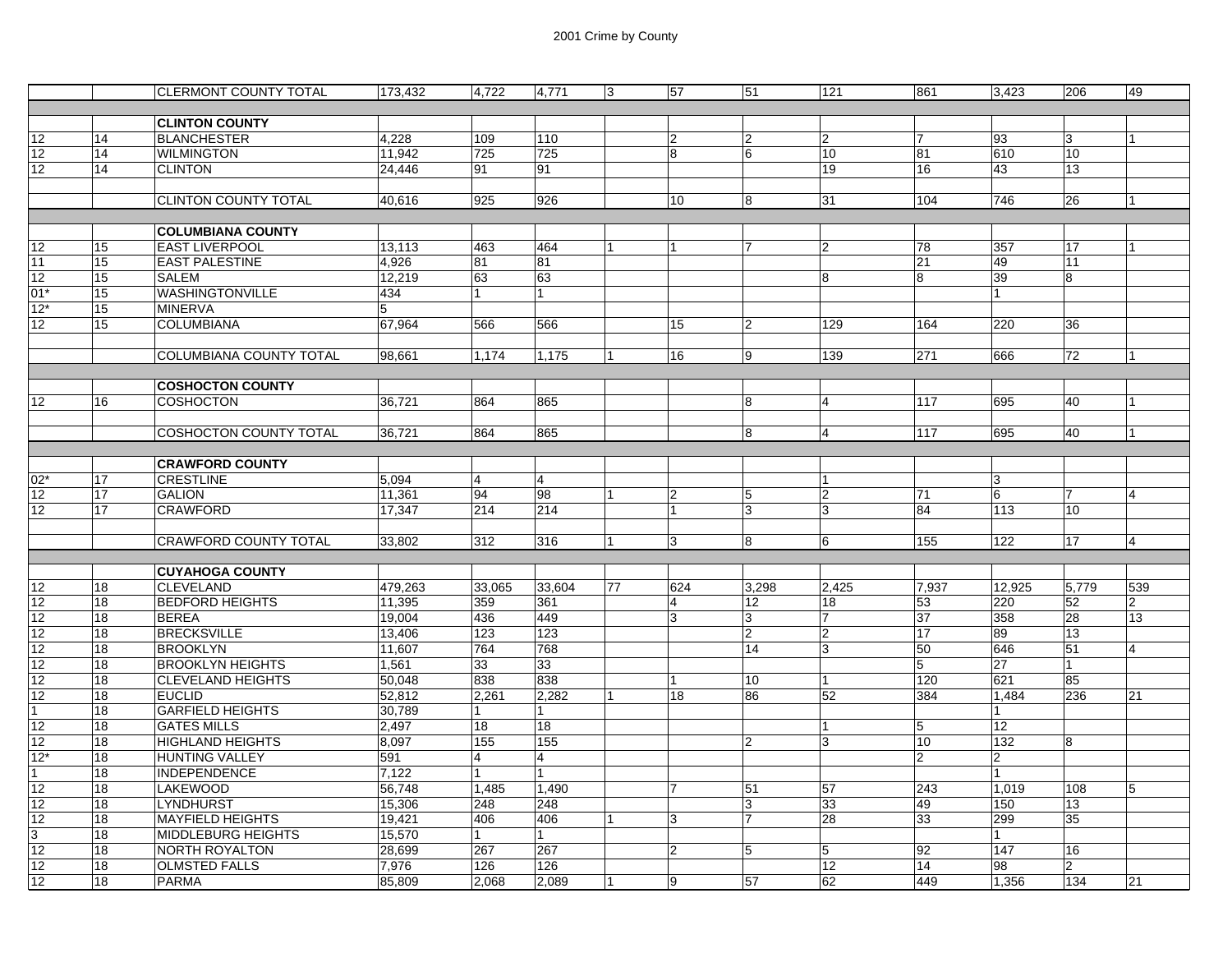| 12              | 18 | <b>PARMA HEIGHTS</b>              | 21,698    | 512             | 519    |                | 6              | $\overline{2}$ | 12             | 93             | 367    | 32             | 7              |
|-----------------|----|-----------------------------------|-----------|-----------------|--------|----------------|----------------|----------------|----------------|----------------|--------|----------------|----------------|
| 12              | 18 | RICHMOND HEIGHTS                  | 10,964    | 410             | 410    |                |                | 17             | 13             | 35             | 331    | 24             |                |
| 12              | 18 | <b>SEVEN HILLS</b>                | 12,102    | 113             | 113    |                |                | 3              |                | 20             | 82     | 7              |                |
| 12              | 18 | <b>SHAKER HEIGHTS</b>             | 29,458    | 810             | 816    | 2              | $\overline{2}$ | 27             | 4              | 181            | 512    | 82             | 6              |
| 12              | 18 | <b>SOLON</b>                      | 21,841    | 347             | 350    |                | $\overline{1}$ | 5              | $\overline{2}$ | 35             | 303    | $\mathbf{1}$   | 3              |
| 12              | 18 | SOUTH EUCLID                      | 23,579    | 543             | 543    |                | $\overline{8}$ | 41             | 9              | 79             | 366    | 40             |                |
| 12              | 18 | <b>STRONGSVILLE</b>               | 43.937    | 929             | 945    | 3              | $\overline{7}$ | 10             | 44             | 118            | 706    | 41             | 16             |
| 12              | 18 | <b>WALTON HILLS</b>               | 2,404     | 29              | 29     |                |                | $\mathbf{1}$   | $\overline{2}$ |                | 23     | 3              |                |
| 12              | 18 | <b>WARRENSVILLE HEIGHTS</b>       | 15,136    | 532             | 532    | $\overline{2}$ | 10             | 42             | 36             | 85             | 278    | 79             |                |
| 10              | 18 | HIGHLAND HILLS                    | 1,621     | 19              | 21     |                |                | $\overline{2}$ | 6              | $\overline{2}$ | 8      |                | 2              |
| 12              | 18 | WESTLAKE                          | 31,776    | 457             | 462    |                | $\,6$          | 9              | 11             | 66             | 346    | 19             | 5              |
| 12              | 18 | <b>CLEVELAND STATE UNIVERSITY</b> |           | 272             | 274    |                | 1              | $\overline{4}$ |                | 11             | 237    | 19             | $\overline{2}$ |
| 12              | 18 | <b>CLEVELAND METRO PARK</b>       |           | 41              | 41     |                |                |                | 8              |                | 33     |                |                |
| 12              | 18 | CUYAHOGA COMMUNITY COLLEGE        |           | 70              | 70     |                |                |                |                | $\overline{4}$ | 66     |                |                |
|                 |    |                                   |           |                 |        |                |                |                |                |                |        |                |                |
|                 |    | <b>CUYAHOGA COUNTY TOTAL</b>      | 1,132,237 | 47,743          | 48,389 | 87             | 712            | 3,703          | 2,857          | 10,229         | 23,246 | 6,909          | 646            |
|                 |    |                                   |           |                 |        |                |                |                |                |                |        |                |                |
|                 |    | <b>DARKE COUNTY</b>               |           |                 |        |                |                |                |                |                |        |                |                |
| 12              | 19 | <b>GREENVILLE</b>                 | 13,318    | 493             | 496    |                | 6              | 3              | 17             | 64             | 382    | 21             | 3              |
| 11              | 19 | <b>ARCANUM</b>                    | 2,080     | 23              | 23     |                |                |                |                | $\overline{4}$ | 19     |                |                |
| $12*$           | 19 | <b>BRADFORD</b>                   | 826       | 20              | 20     |                |                |                | $\overline{2}$ | $\overline{4}$ | 14     |                |                |
| 12              | 19 | <b>DARKE</b>                      | 34,264    | 295             | 299    |                |                | $\overline{4}$ | 12             | 111            | 159    | 8              |                |
|                 |    |                                   |           |                 |        |                |                |                |                |                |        |                |                |
|                 |    | DARKE COUNTY TOTAL                | 50,488    | 831             | 838    |                | 17             | 17             | 31             | 183            | 574    | 29             | $\overline{7}$ |
|                 |    |                                   |           |                 |        |                |                |                |                |                |        |                |                |
|                 |    | <b>DEFIANCE COUNTY</b>            |           |                 |        |                |                |                |                |                |        |                |                |
| 12              | 20 | <b>HICKSVILLE</b>                 | 3,656     | 140             | 141    |                | $\overline{2}$ |                |                | 21             | 114    | 2              |                |
| 12 <sup>2</sup> | 20 | <b>DEFIANCE</b>                   | 19.420    | 295             | 296    |                | $\overline{4}$ |                |                | 78             | 197    | 15             |                |
|                 |    |                                   |           |                 |        |                |                |                |                |                |        |                |                |
|                 |    | DEFIANCE COUNTY TOTAL             | 23,076    | 435             | 437    |                | 6              |                | $\overline{2}$ | 99             | 311    | 17             | $\overline{2}$ |
|                 |    |                                   |           |                 |        |                |                |                |                |                |        |                |                |
|                 |    | <b>DELAWARE COUNTY</b>            |           |                 |        |                |                |                |                |                |        |                |                |
| $12*$           | 21 | <b>COLUMBUS</b>                   | 1,894     | 206             | 207    |                | 2              | 10             |                | 47             | 117    | 23             |                |
| 12              | 21 | DELAWARE                          | 25,288    | 957             | 966    |                | 17             | $\overline{7}$ | 16             | 163            | 709    | 45             | 9              |
| 12              | 21 | <b>POWELL</b>                     | 6,258     | $\overline{54}$ | 54     |                |                | 1              |                | 6              | 45     | $\overline{2}$ |                |
| 12              | 21 | <b>SUNBURY</b>                    | 2.635     | 88              | 92     |                |                |                |                | 25             | 58     | 5              | 4              |
| 12              | 21 | <b>GENOA TOWNSHIP</b>             | 11,313    | 173             | 173    |                | 1              |                |                | 12             | 156    | $\overline{4}$ |                |
| $12*$           | 21 | <b>DUBLIN</b>                     | 4,291     | 121             | 122    |                | $\mathbf{1}$   | $\overline{2}$ |                | 30             | 84     | 14             |                |
| 12*             | 21 | <b>WESTERVILLE</b>                | 5,911     | 176             | 178    |                |                | $\overline{4}$ |                | 26             | 140    | 5              | 2              |
| 12              | 21 | DELAWARE                          | 52,597    | 1,192           | 1,218  |                | 10             | 10             | 18             | 324            | 741    | 88             | 26             |
|                 |    |                                   |           |                 |        |                |                |                |                |                |        |                |                |
|                 |    | DELAWARE COUNTY TOTAL             | 110,187   | 2,967           | 3,010  | $\overline{1}$ | 31             | 34             | 42             | 633            | 2,050  | 176            | 43             |
|                 |    |                                   |           |                 |        |                |                |                |                |                |        |                |                |
|                 |    | <b>ERIE COUNTY</b>                |           |                 |        |                |                |                |                |                |        |                |                |
| 12              | 22 | <b>HURON</b>                      | 7,972     | 198             | 198    |                | $\overline{2}$ | 1              | $\overline{2}$ | 24             | 167    | $ 2\rangle$    |                |
| 12              | 22 | <b>SANDUSKY</b>                   | 27,894    | 2.281           | 2.292  |                | 13             | 42             | 136            | 373            | 1.663  | 53             | 11             |
| $12*$           | 22 | <b>VERMILION</b>                  | 4.946     | 209             | 211    |                | 1              | 1              | 2              | 36             | 151    | 18             | 2              |
| 12              |    | <b>PERKINS TOWNSHIP</b>           | 12,601    | 592             | 595    | 1              | $\mathbf{1}$   | $\overline{8}$ | 12             | 31             | 523    | 16             | $\overline{3}$ |
| 12              | 22 |                                   |           |                 |        |                |                |                |                |                |        |                |                |
|                 | 22 | ERIE                              | 25,913    | 547             | 556    |                | 3              | $\overline{2}$ | 22             | 182            | 297    | 41             | 9              |
|                 |    | <b>ERIE COUNTY TOTAL</b>          | 79.326    | 3.827           | 3.852  | $\overline{2}$ | 20             | 54             | 174            | 646            | 2.801  | 130            | 25             |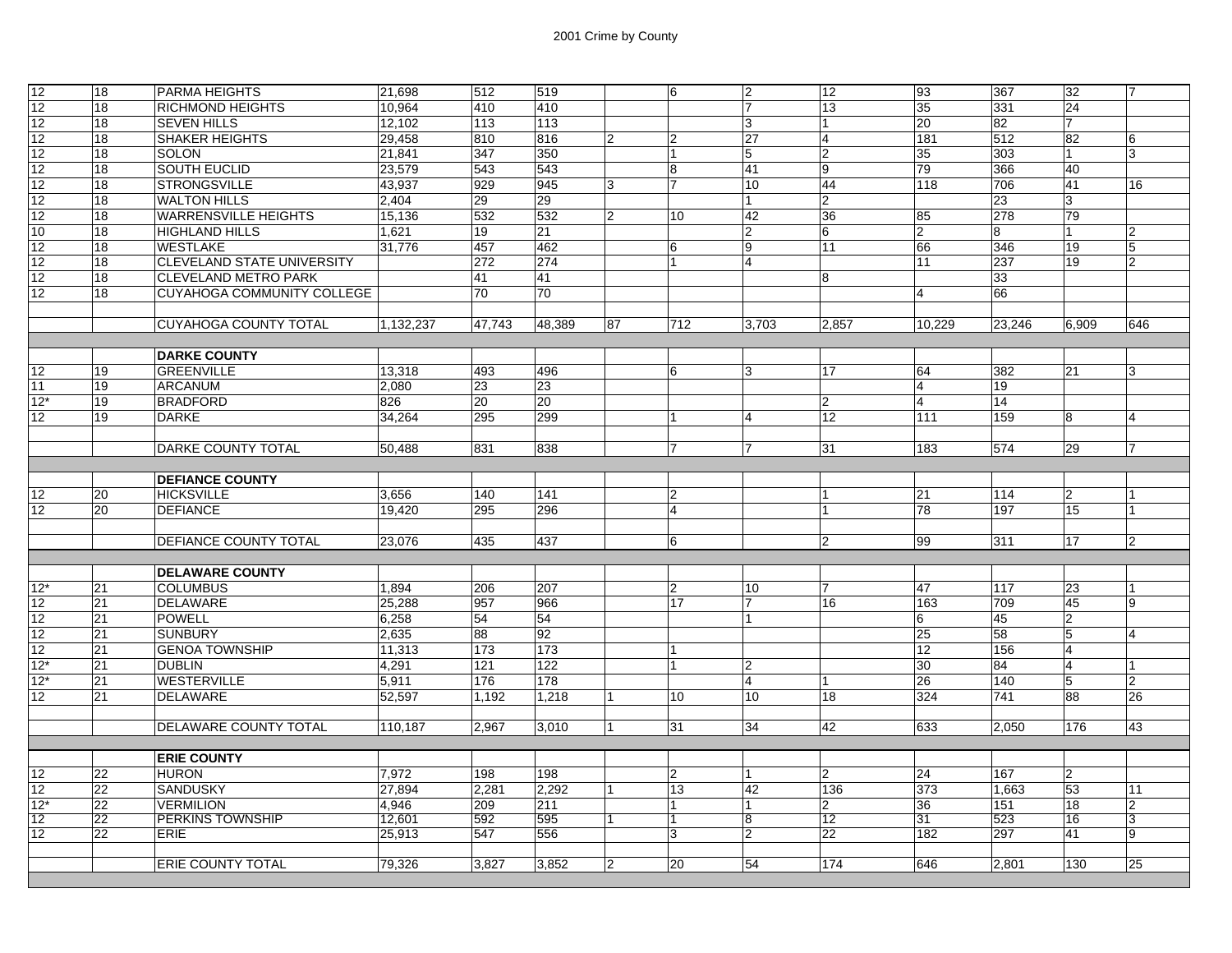|                 |          | <b>FAIRFIELD COUNTY</b>              |                  |              |                           |                |                   |                      |                |                 |                  |                       |                |
|-----------------|----------|--------------------------------------|------------------|--------------|---------------------------|----------------|-------------------|----------------------|----------------|-----------------|------------------|-----------------------|----------------|
| $12*$           | 23       | <b>COLUMBUS</b>                      | 7,460            | 685          | 690                       |                | 6                 | 34                   | 23             | 157             | 388              | 76                    | 5              |
| 12              | 23       | <b>LANCASTER</b>                     | 35.398           | 1.376        | 1.376                     |                | 22                | 30                   | 19             | 257             | 966              | 82                    |                |
| 09*             | 23       | <b>PICKERINGTON</b>                  | 9,755            | 16           | 19                        |                |                   | $\overline{2}$       | $\overline{2}$ | 12 <sup>2</sup> |                  |                       | 3              |
| $12*$           | 23       | <b>BUCKEYE LAKE</b>                  | 3                |              |                           |                |                   |                      |                |                 |                  |                       |                |
| 10              | 23       | <b>FAIRFIELD</b>                     | 70,364           | 16           | 16                        |                |                   |                      |                | 5               | 9                |                       |                |
|                 |          |                                      |                  |              |                           |                |                   |                      |                |                 |                  |                       |                |
|                 |          | <b>FAIRFIELD COUNTY TOTAL</b>        | 122,980          | 2.093        | 2,101                     |                | 29                | 66                   | 44             | 431             | 1,363            | 159                   | 8              |
|                 |          |                                      |                  |              |                           |                |                   |                      |                |                 |                  |                       |                |
|                 |          | <b>FAYETTE COUNTY</b>                |                  |              |                           |                |                   |                      |                |                 |                  |                       |                |
| 12              | 24       | <b>WASHINGTON COURT HOUSE</b>        | 13,548           | 472          | 474                       |                | 11                | 8                    | 16             | 109             | 310              | 28                    | $\overline{2}$ |
| 12              | 24       | <b>FAYETTE</b>                       | 14,936           | 715          | 723                       | $\mathfrak{p}$ |                   | 8                    | 14             | 158             | 506              | 37                    | 8              |
|                 |          |                                      |                  |              |                           |                |                   |                      |                |                 |                  |                       |                |
|                 |          | <b>FAYETTE COUNTY TOTAL</b>          | 28,484           | 1,187        | 1,197                     | $\mathbf{2}$   | 11                | 16                   | 10             | 267             | 816              | 65                    | 10             |
|                 |          |                                      |                  |              |                           |                |                   |                      |                |                 |                  |                       |                |
|                 |          | <b>FRANKLIN COUNTY</b>               |                  |              |                           |                |                   |                      |                |                 |                  |                       |                |
| $12*$           | 25       | <b>COLUMBUS</b>                      | 703,394          | 67.656       | 68,126                    | 80             | 594               | 3,320                | 2,319          | 15,536          | 38.330           | 7.477                 | 470            |
| $09*$           | 25       | <b>PICKERINGTON</b>                  | 55               |              |                           |                |                   |                      |                |                 |                  |                       |                |
| 12              | 25       | <b>BEXLEY</b>                        | 13.227           | 574          | 575                       |                |                   | 19                   | 15             | 141             | 381              | 28                    |                |
| $12*$           | 25       | <b>DUBLIN</b>                        | 27,135           | 765          | 769                       |                | 6                 | 11                   | $\overline{2}$ | 188             | 530              | 28                    | $\overline{4}$ |
| 12              | 25       | <b>GAHANNA</b>                       | 32,695           | 972          | 981                       |                | $\overline{A}$    | 42                   | 27             | 153             | 697              | 49<br>7               | 9              |
| 12              | 25       | <b>GRANDVIEW HEIGHTS</b>             | 6,707            | 245          | 246                       |                |                   | 8<br>$\overline{22}$ | 3              | 59              | 168              |                       |                |
| 12<br>12        | 25<br>25 | <b>GROVE CITY</b><br><b>HILLIARD</b> | 27,124           | 1,010<br>730 | 1,011<br>$\overline{742}$ |                | 21                | 15                   | 19<br>ļ9       | 85<br>124       | 795<br>553       | 68<br>$\overline{24}$ | 12             |
| $07*$           | 25       | <b>REYNOLDSBURG</b>                  | 24,274<br>26,436 | 620          | 622                       | $\overline{2}$ | 5<br>$\mathbf{2}$ | 16                   | 10             | 104             | 450              | 36                    | $\overline{2}$ |
| 12              | 25       | <b>UPPER ARLINGTON</b>               | 33,747           | 680          | 684                       |                | 10                | 15                   | 20             | 114             | 508              | 13                    | $\overline{4}$ |
| $12*$           | 25       | <b>WESTERVILLE</b>                   | 29,470           | 875          | 882                       |                | 1                 | 20                   | 16             | 130             | 696              | 22                    | $\overline{7}$ |
| 12              | 25       | <b>WHITEHALL</b>                     | 19,236           | 1.654        | 1.678                     | $\mathfrak{p}$ | 12                | 83                   | 35             | 314             | 1,069            | 139                   | 24             |
| 12              | 25       | <b>WORTHINGTON</b>                   | 14,150           | 419          | 423                       |                |                   | $\overline{7}$       | $\overline{4}$ | 70              | 321              | 17                    | $\overline{4}$ |
| 12              | 25       | <b>MINERVA PARK</b>                  | 1,290            | 57           | 57                        |                |                   | $\overline{2}$       | 2              | 15              | 35               | 3                     |                |
| 12              | 25       | <b>NEW ALBANY</b>                    | 3.718            | 145          | 145                       |                |                   |                      | 7              | 7               | 128              | 3                     |                |
| 12              | 25       | OHIO STATE UNIVERSITY                |                  | 1.182        | 1.190                     |                | $\overline{3}$    | 13                   | 8              | 154             | 981              | 23                    | 8              |
| 12              | 25       | <b>CLINTON TOWNSHIP</b>              | 4,302            | 508          | 510                       |                | $\overline{2}$    | 21                   | 7              | 58              | 394              | 26                    | $\overline{2}$ |
| 12              | 25       | <b>COLUMBUS STATE COMM</b>           |                  | 141          | 141                       |                |                   | l 1                  | 12             | $\overline{4}$  | 130              | 4                     |                |
| $\overline{12}$ | 25       | <b>PORT COLUMBUS INTNL</b>           |                  | 210          | 210                       |                |                   | $\overline{2}$       | $\overline{1}$ | 10              | $\overline{135}$ | 62                    |                |
| 12              | 25       | <b>FRANKLIN</b>                      | 89,639           | 4,346        | 4,371                     | 6              | 48                | 159                  | 84             | 928             | 2,636            | 485                   | 25             |
|                 |          |                                      |                  |              |                           |                |                   |                      |                |                 |                  |                       |                |
|                 |          | <b>FRANKLIN COUNTY TOTAL</b>         | 1,056,599        | 82,789       | 83,363                    | 90             | 708               | 3,776                | 2,570          | 18,194          | 48,937           | 8,514                 | 574            |
|                 |          |                                      |                  |              |                           |                |                   |                      |                |                 |                  |                       |                |
|                 |          | <b>FULTON COUNTY</b>                 |                  |              |                           |                |                   |                      |                |                 |                  |                       |                |
| 12              | 26       | <b>ARCHBOLD</b>                      | 4,298            | 81           | 82                        |                |                   |                      | $\overline{1}$ | 17              | 58               | 5                     | $\overline{1}$ |
| 5               | 26       | <b>DELTA</b>                         | 2,935            | 14           | $\overline{14}$           |                |                   |                      | $\overline{1}$ | 3               | 9                |                       |                |
| 12              | 26       | <b>FAYETTE</b>                       | 1,342            | 60           | 60                        |                | 1                 | $\overline{2}$       | 5              | 4               | 44               | 4                     |                |
| $12*$           | 26       | <b>SWANTON</b>                       | 3,289            | 152          | 153                       |                |                   |                      | 14             | 19              | 109              | 10 <sup>10</sup>      |                |
| 12              | 26       | <b>WAUSEON</b>                       | 7,104            | 226          | 232                       |                | 3                 | 3                    | 3              | 62              | 150              | 5                     | 6              |
| 12              | 26       | <b>FULTON</b>                        | 23,192           | 403          | 409                       |                | 3                 |                      | 7              | 166             | 197              | 30                    | 6              |
|                 |          |                                      |                  |              |                           |                |                   |                      |                |                 |                  |                       |                |
|                 |          | <b>FULTON COUNTY TOTAL</b>           | 42,160           | 936          | 950                       |                | 17                | $\overline{5}$       | 31             | 271             | 567              | 55                    | 14             |
|                 |          |                                      |                  |              |                           |                |                   |                      |                |                 |                  |                       |                |
|                 |          | <b>GALLIA COUNTY</b>                 |                  |              |                           |                |                   |                      |                |                 |                  |                       |                |
| 10              | 27       | <b>GALLIA</b>                        | 26,937           | 57           | 57                        |                |                   |                      | $\overline{1}$ | 14              | 37               | 5                     |                |
|                 |          |                                      |                  |              |                           |                |                   |                      |                |                 |                  |                       |                |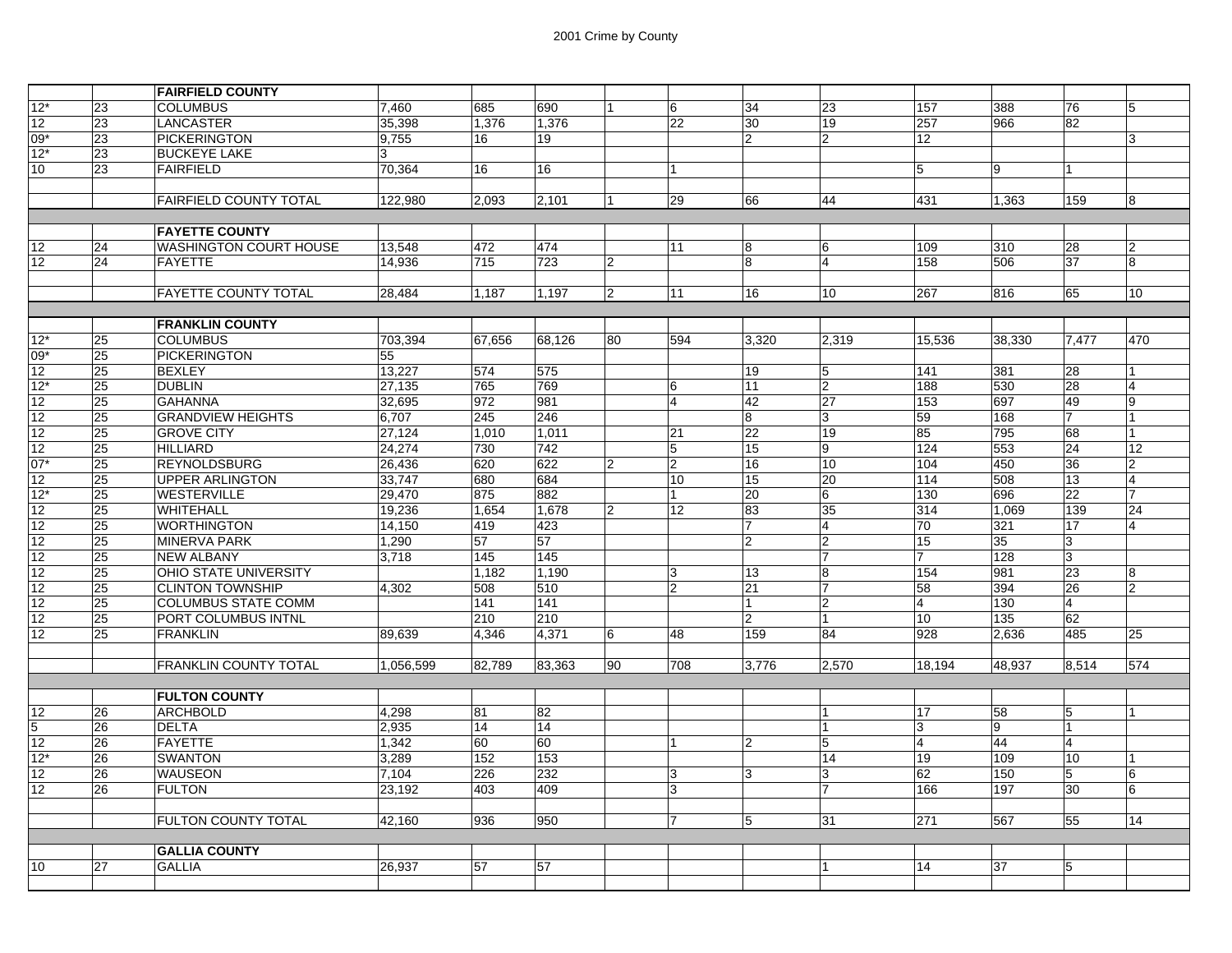|                 |          | <b>GALLIA COUNTY TOTAL</b>      | 26,937          | 57               | 57              |                |                         |                 |                | 14             | 37         | $5\,$           |                 |
|-----------------|----------|---------------------------------|-----------------|------------------|-----------------|----------------|-------------------------|-----------------|----------------|----------------|------------|-----------------|-----------------|
|                 |          |                                 |                 |                  |                 |                |                         |                 |                |                |            |                 |                 |
|                 |          | <b>GEAUGA COUNTY</b>            |                 |                  |                 |                |                         |                 |                |                |            |                 |                 |
| $12*$           | 28       | <b>HUNTING VALLEY</b>           | 145             |                  |                 |                |                         |                 |                |                |            |                 |                 |
| 12              | 28       | <b>CHARDON</b>                  | 5,165           | 53               | 53              |                |                         |                 | $\overline{2}$ | 5              | 44         | $\overline{2}$  |                 |
| 12              | 28       | <b>MIDDLEFIELD</b>              | 2,237           | 86               | 87              |                |                         |                 |                | 18             | 64         | 3               |                 |
| 12              | 28       | <b>SOUTH RUSSELL</b>            | 4,029           | 40               | 40              |                |                         |                 |                |                | 39         |                 |                 |
| 12              | 28       | <b>BAINBRIDGE TOWNSHIP</b>      | 10,936          | 253              | 253             |                |                         |                 | 8              | 15             | 222        | 6               |                 |
|                 |          |                                 |                 |                  |                 |                |                         |                 |                |                |            |                 |                 |
|                 |          | <b>GEAUGA COUNTY TOTAL</b>      | 22,512          | 432              | 433             |                | 1                       |                 | 11             | 39             | 369        | 11              |                 |
|                 |          |                                 |                 |                  |                 |                |                         |                 |                |                |            |                 |                 |
|                 |          | <b>GREENE COUNTY</b>            |                 |                  |                 |                |                         |                 |                |                |            |                 |                 |
| 12              | 29       | <b>FAIRBORN</b>                 | 32,110          | 1,653            | 1,660           |                | 15                      | 23              | 19             | 212            | 1,246      | 138             | 7               |
| 12              | 29       | <b>XENIA</b>                    | 24,207          | 1,393            | 1,403           |                | $\overline{\mathbf{4}}$ | 12              | 12             | 211            | 1,125      | 29              | 10              |
| 11              | 29       | <b>YELLOW SPRINGS</b>           | 3,768           | 181              | 182             |                | $\overline{2}$          |                 | $\overline{7}$ | 10             | 155        | 7               | 1               |
| 12              | 29       | <b>BELLBROOK</b>                | 7,022           | 62               | 64              |                |                         |                 |                | g              | 51         | $\overline{2}$  | $\overline{2}$  |
| 12              | 29       | <b>BEAVERCREEK</b>              | 38,052          | 1,442            | 1,454           |                | 6                       | 14              | 9              | 191            | 1,150      | 72              | $\overline{12}$ |
| 12              | 29       | <b>WRIGHT STATE UNIVERSITY</b>  |                 | 251              | 251             |                | $\overline{4}$          |                 | $\overline{2}$ | 10             | 223        | 12              |                 |
| 12              | 29       | <b>SUGARCREEK TOWNSHIP</b>      | 6,641           | 191              | 191             |                |                         | $\overline{2}$  |                | 17             | 165        | 5               |                 |
| 12              | 29       | <b>GREENE</b>                   | 36,352          | 416              | 419             |                | 10                      |                 | 7              | 119            | 246        | 32              | 3               |
|                 |          |                                 |                 |                  |                 |                |                         |                 |                |                |            |                 |                 |
|                 |          | <b>GREENE COUNTY TOTAL</b>      | 148.152         | 5.589            | 5.624           | $\overline{1}$ | 42                      | 52              | 57             | 779            | 4.361      | 297             | 35              |
|                 |          |                                 |                 |                  |                 |                |                         |                 |                |                |            |                 |                 |
|                 |          | <b>GUERNSEY COUNTY</b>          |                 |                  |                 |                |                         |                 |                |                |            |                 |                 |
| 12 <sup>2</sup> | 30       | <b>CAMBRIDGE</b>                | 11,541          | 1,000            | 1.001           |                | 11                      | 3               | 29             | 95             | 791        | 71              |                 |
|                 |          |                                 |                 |                  |                 |                |                         |                 |                |                |            |                 |                 |
|                 |          | <b>GUERNSEY COUNTY TOTAL</b>    | 11,541          | 1,000            | 1,001           |                |                         |                 | 29             | 95             |            | 71              | $\overline{1}$  |
|                 |          |                                 |                 |                  |                 |                | 11                      | 3               |                |                | 791        |                 |                 |
|                 |          |                                 |                 |                  |                 |                |                         |                 |                |                |            |                 |                 |
| 12              |          |                                 |                 |                  |                 |                |                         |                 |                |                |            |                 |                 |
| $12*$           |          | <b>HAMILTON COUNTY</b>          |                 |                  |                 |                |                         |                 |                |                |            |                 |                 |
|                 | 31       | <b>CINCINNATI</b>               | 331,880         | 27,423           | 27,960          | 56             | 323                     | 2,095           | 1,533          | 6,241          | 13,944     | 3,231           | 537             |
|                 | 31       | <b>MILFORD</b>                  | 35              |                  |                 |                |                         |                 |                |                | 1          |                 |                 |
| 12              | 31       | <b>CLEVES</b>                   | 2,795           | 97               | 98              |                |                         |                 | 22             | 8              | 64         | 3               |                 |
| 12              | 31       | <b>DEER PARK</b>                | 5,993           | 150              | 150             |                | 13                      | $\overline{4}$  | $\overline{2}$ | 19             | 119        | 3               |                 |
| 12              | 31       | <b>DELHI TOWNSHIP</b>           | 30,158          | 608              | 610             |                | $\overline{4}$          | $\overline{13}$ |                | 66             | 507        | 18              | $\overline{2}$  |
| 12              | 31       | <b>FAIRFAX</b>                  | 1,941           | 72               | 72              |                |                         |                 | $\overline{2}$ | 15             | 53         | 1               |                 |
| 12              | 31       | <b>FOREST PARK</b>              | 19,498          | 710              | 714             |                | 5                       | 28              | 5              | 88             | 535        | 49              | $\overline{4}$  |
| 12              | 31       | <b>GLENDALE</b>                 | 2,192           | 39               | 39              |                |                         |                 | $\overline{2}$ | $\overline{7}$ | 24         | 6               |                 |
| 12              | 31       | <b>GOLF MANOR</b>               | 4,006           | 142              | 144             |                | $\overline{c}$          | 8               | 19             | 27             | 63         | $\overline{23}$ | $\overline{2}$  |
| 12              | 31       | <b>HARRISON</b>                 | 7,500           | 375              | 375             |                |                         | 5               |                | 6              | 354        | 9               |                 |
| 12              | 31       | <b>INDIAN HILL</b>              | 5,918           | 46               | 47              |                |                         |                 |                | 8              | 37         | 1               |                 |
| 12              | 31       | <b>LOCKLAND</b>                 | 3,714           | $\overline{170}$ | 171             |                |                         | 8               | 38             | 25             | 87         | 12              |                 |
| $09*$           | 31       | LOVELAND                        | 9,578           | 175              | 176             |                | 3                       |                 | 42             | 18             | 100        | 11              |                 |
| 12              | 31       | <b>MADEIRA</b>                  | 8,939           | 104              | 104             |                | 1                       |                 | 5              | 11             | 80         | 6               |                 |
| 12              | 31       | <b>MARIEMONT</b>                | 3,414           | 52               | $\overline{54}$ |                |                         |                 |                | $\overline{5}$ | 40         | 6               | 2               |
| $\overline{12}$ | 31       | <b>MONTGOMERY</b>               | 10,181          | 339              | 341             |                | $\overline{2}$          |                 |                | 41             | 283        | 12              | $\overline{2}$  |
| 12              | 31       | <b>MOUNT HEALTHY</b>            | 7,162           | 414              | 415             |                | 3                       | 18              | 5              | 47             | 295        | 46              |                 |
| 12              | 31       | <b>NEWTOWN</b>                  | 2.424           | 85               | 87              |                | $\overline{3}$          |                 | $\overline{4}$ | 17             | 54         | $\overline{7}$  | $\overline{2}$  |
| 6               | 31       | NORTH COLLEGE HILL              | 10,100          | 256              | 256             |                | $\overline{3}$          | 13              | 11             | 29             | 178        | 22              |                 |
| 12              | 31       | <b>NORWOOD</b>                  | 21,714          | 1,557            | 1,561           |                | 8                       | 43              | 31             | 208            | 1,148      | 119             | 4               |
| 12              | 31       | <b>READING</b>                  | 11,312          | 340              | 343             |                | $\overline{4}$          | 7               | 6              | 45             | 247        | 31              | 3               |
| $12*$<br>12     | 31<br>31 | SHARONVILLE<br><b>SILVERTON</b> | 11,599<br>5,187 | 688<br>192       | 691<br>193      |                |                         | 16<br>5         | 6              | 73<br>33       | 542<br>135 | 50<br>17        | 3               |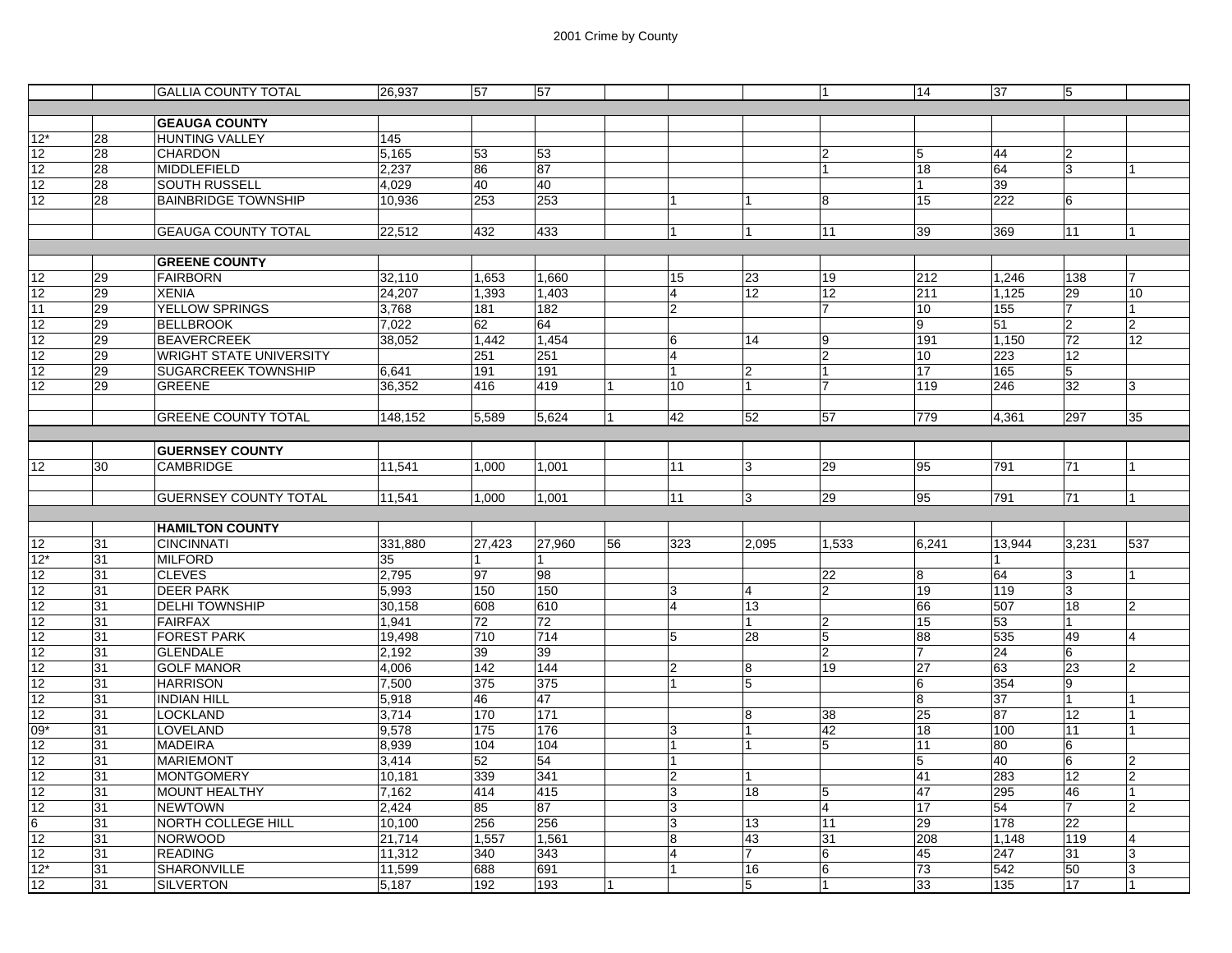| 12              | 31              | <b>SPRINGDALE</b>            | 10,582  | 1,260          | 1,261          |    | $\overline{4}$  | 35             | 9                | 71             | 1,022           | 119            | $\overline{1}$ |
|-----------------|-----------------|------------------------------|---------|----------------|----------------|----|-----------------|----------------|------------------|----------------|-----------------|----------------|----------------|
| 12              | 31              | SPRINGFIELD TOWNSHIP         | 37,655  | 1,131          | 1,135          | 13 | $6\overline{6}$ | 38             | 94               | 178            | 739             | 73             | 4              |
| 12              | 31              | <b>WOODLAWN</b>              | 2,821   | 218            | 221            |    | 5               | 12             | 17               | 32             | 147             | 25             | 3              |
| 12              | 31              | <b>WYOMING</b>               | 8,276   | 120            | 120            |    |                 | 13             | 11               | 16             | 94              | 6              |                |
| 12              | 31              | UNIVERSITY OF CINCINNATI     |         | 613            | 618            |    | $\overline{2}$  | 16             | 13               | 77             | 514             | $\overline{1}$ | 5              |
| 12              | 31              | HAMILTON CTY PRK DISTRICT    |         | 57             | 57             |    |                 | $\overline{2}$ | $\overline{2}$   | $\overline{4}$ | 49              |                |                |
| $\overline{12}$ | 31              | <b>HAMILTON</b>              | 223,128 | 7,774          | 7,845          | 10 | 49              | 194            | 105              | 1,074          | 6,028           | 314            | 71             |
|                 |                 |                              |         |                |                |    |                 |                |                  |                |                 |                |                |
|                 |                 | <b>HAMILTON COUNTY TOTAL</b> | 799,702 | 45,208         | 45,859         | 70 | 433             | 2,547          | 1,965            | 8,489          | 27,483          | 4,221          | 651            |
|                 |                 |                              |         |                |                |    |                 |                |                  |                |                 |                |                |
|                 |                 | <b>HARDIN COUNTY</b>         |         |                |                |    |                 |                |                  |                |                 |                |                |
|                 | 33              | <b>ADA</b>                   | 5,592   | 19             | 19             |    |                 |                | 11               |                | 18              |                |                |
| 4               | 33              | <b>FOREST</b>                | 1,491   | 13             | 13             |    |                 |                |                  | 3              | 8               | $\overline{2}$ |                |
| 12              | 33              | <b>HARDIN</b>                | 16,568  | 235            | 235            |    |                 |                |                  | 79             | 135             | 20             |                |
|                 |                 |                              |         |                |                |    |                 |                |                  |                |                 |                |                |
|                 |                 | <b>HARDIN COUNTY TOTAL</b>   | 23,651  | 267            | 267            |    |                 |                | 2                | 82             | 161             | 22             |                |
|                 |                 |                              |         |                |                |    |                 |                |                  |                |                 |                |                |
|                 |                 | <b>HARRISON COUNTY</b>       |         |                |                |    |                 |                |                  |                |                 |                |                |
| 12              | 34              | CADIZ                        | 3,314   | 45             | 45             |    |                 |                |                  |                | 43              |                |                |
| 12              | 34              | <b>HARRISON</b>              | 12,570  | 121            | 121            |    |                 |                | 2                | 55             | 57              | $\overline{7}$ |                |
|                 |                 |                              |         |                |                |    |                 |                |                  |                |                 |                |                |
|                 |                 | <b>HARRISON COUNTY TOTAL</b> | 15,884  | 166            | 166            |    |                 |                | $\overline{2}$   | 56             | 100             | 17             |                |
|                 |                 |                              |         |                |                |    |                 |                |                  |                |                 |                |                |
|                 |                 | <b>HENRY COUNTY</b>          |         |                |                |    |                 |                |                  |                |                 |                |                |
| 12              | 35              | NAPOLEON                     | 9,335   | 533            | 538            |    | 7               | 2              | 13               | 90             | 412             | 9              | 5              |
| $\overline{9}$  | $\overline{35}$ | <b>DESHLER</b>               | 1,834   | 36             | 36             |    |                 |                | 3                | 6              | $\overline{24}$ | 3              |                |
| 3               | 35              | <b>MCCLURE</b>               | 762     | $\overline{2}$ | $\overline{2}$ |    |                 |                |                  | $\overline{1}$ | 1               |                |                |
| $\overline{9}$  | 35              | <b>HENRY</b>                 | 14,715  | 117            | 120            |    |                 |                | 3                | 27             | 84              |                | 3              |
|                 |                 |                              |         |                |                |    |                 |                |                  |                |                 |                |                |
|                 |                 | HENRY COUNTY TOTAL           | 26,646  | 688            | 696            | 1  | $\bf 8$         | 2              | 19               | 124            | 521             | 13             | 8              |
|                 |                 |                              |         |                |                |    |                 |                |                  |                |                 |                |                |
|                 |                 | <b>HIGHLAND COUNTY</b>       |         |                |                |    |                 |                |                  |                |                 |                |                |
| 12              | 36              | <b>GREENFIELD</b>            | 4,915   | 714            | 715            |    | 6               | 2              | 85               | 61             | 544             | 16             |                |
|                 | 36              | <b>HILLSBORO</b>             | 6,379   |                | 1              |    |                 |                |                  |                |                 |                |                |
| $\overline{12}$ | $\overline{36}$ | <b>HIGHLAND</b>              | 28,399  | 398            | 398            |    | 3               |                | 37               | 113            | 231             | 14             |                |
|                 |                 |                              |         |                |                |    |                 |                |                  |                |                 |                |                |
|                 |                 | <b>HIGHLAND COUNTY TOTAL</b> | 39,693  | 1,113          | 1,114          |    | 9               | 2              | 122              | 174            | 776             | 30             |                |
|                 |                 |                              |         |                |                |    |                 |                |                  |                |                 |                |                |
|                 |                 | <b>HOCKING COUNTY</b>        |         |                |                |    |                 |                |                  |                |                 |                |                |
| 12              | 37              | <b>LOGAN</b>                 | 6,716   | 321            | 323            |    | 3               | <u> 1</u>      | $\overline{3}$   | 60             | 248             | 6              | 2              |
| 12 <sup>°</sup> | 37              | <b>HOCKING</b>               | 21,576  | 278            | 283            |    | $\overline{2}$  | 11             | $\boldsymbol{8}$ | 170            | 81              | 16             | 5              |
|                 |                 |                              |         |                |                |    |                 |                |                  |                |                 |                |                |
|                 |                 | <b>HOCKING COUNTY TOTAL</b>  | 28,292  | 599            | 606            |    | 5               | 2              | 11               | 230            | 329             | 22             | $\overline{7}$ |
|                 |                 |                              |         |                |                |    |                 |                |                  |                |                 |                |                |
|                 |                 | <b>HOLMES COUNTY</b>         |         |                |                |    |                 |                |                  |                |                 |                |                |
| 12              | 38              | <b>HOLMES</b>                | 35,623  | 240            | 242            |    |                 | 11             | 30               | 79             | 121             | 8              | $\overline{2}$ |
|                 |                 |                              |         |                |                |    |                 |                |                  |                |                 |                |                |
|                 |                 | HOLMES COUNTY TOTAL          | 35.623  | 240            | 242            |    | 1               | $\vert$ 1      | 30               | 79             | 121             | 8              | 12.            |
|                 |                 |                              |         |                |                |    |                 |                |                  |                |                 |                |                |
|                 |                 | <b>HURON COUNTY</b>          |         |                |                |    |                 |                |                  |                |                 |                |                |
| 12              | 39              | <b>NORWALK</b>               | 16,267  | 483            | 487            |    |                 | 3              |                  | 91             | 370             | 18             | 4              |
| 12              | 39              | <b>WILLARD</b>               | 6,818   | 399            | 399            |    |                 | <u> 1</u>      |                  | 28             | 359             | 11             |                |
|                 |                 |                              |         |                |                |    |                 |                |                  |                |                 |                |                |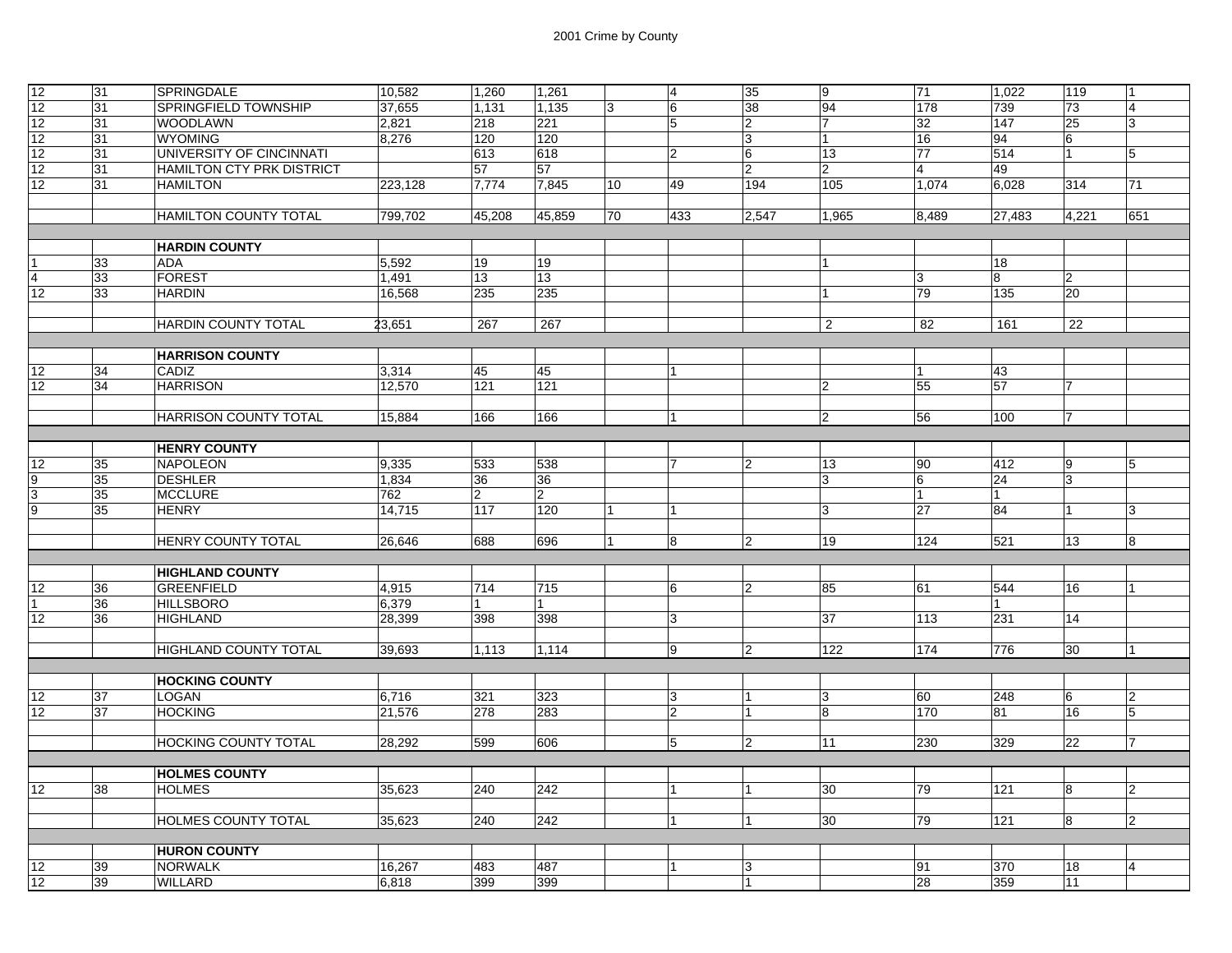| 01'             | 39 | <b>BELLEVUE</b>            | 3,848   | 9     | 9     |                |                |                | 2              | 11             | 5     |                |                |
|-----------------|----|----------------------------|---------|-------|-------|----------------|----------------|----------------|----------------|----------------|-------|----------------|----------------|
| $\overline{3}$  | 39 | <b>GREENWICH</b>           | 1,528   |       |       |                |                |                |                |                |       |                |                |
| 12              | 39 | <b>MONROEVILLE</b>         | 1,436   | 17    | 8     |                |                |                |                | 13             | 14    |                | 1              |
| $11*$           | 39 | <b>PLYMOUTH</b>            | 851     | 6     | 6     |                |                |                |                | 12             | 14    |                |                |
| 12              | 39 | <b>HURON</b>               | 28.846  | 405   | 409   |                |                | 3              | 7              | 155            | 213   | 26             | $\overline{4}$ |
|                 |    |                            |         |       |       |                |                |                |                |                |       |                |                |
|                 |    | HURON COUNTY TOTAL         | 59,594  | 1,309 | 1,318 |                | <u> 1</u>      | 17             | 19             | 280            | 955   | 56             | 9              |
|                 |    |                            |         |       |       |                |                |                |                |                |       |                |                |
|                 |    | <b>JACKSON COUNTY</b>      |         |       |       |                |                |                |                |                |       |                |                |
|                 | 40 | <b>JACKSON</b>             | 6,195   | 60    | 60    |                |                | 2              | 7              | 13             | 45    | 3              |                |
| 12              | 40 | <b>JACKSON</b>             | 20,416  | 200   | 200   |                |                | $\overline{2}$ | $\overline{4}$ | 65             | 107   | 22             |                |
|                 |    |                            |         |       |       |                |                |                |                |                |       |                |                |
|                 |    | JACKSON COUNTY TOTAL       | 26,611  | 260   | 260   |                |                | 14             | 11             | 68             | 152   | 25             |                |
|                 |    | <b>JEFFERSON COUNTY</b>    |         |       |       |                |                |                |                |                |       |                |                |
| 12              | 41 | <b>STEUBENVILLE</b>        | 19,049  | 1,096 | 1,096 | $\overline{2}$ | 12             | 36             | 113            | 145            | 734   | 54             |                |
| 12              | 41 | MINGO JUNCTION             | 3,638   | 81    | 83    |                |                | $\overline{2}$ | 5              | 12             | 51    | 11             | 2              |
| 12              | 41 | <b>TORONTO</b>             | 5,686   | 92    | 94    |                |                | $\mathbf{1}$   | 15             | 9              | 59    | 8              | 2              |
| 12              | 41 | <b>WINTERSVILLE</b>        | 4.074   | 67    | 67    |                |                | $\overline{2}$ |                | 12             | 53    |                |                |
|                 |    |                            |         |       |       |                |                |                |                |                |       |                |                |
|                 |    | JEFFERSON COUNTY TOTAL     | 32,447  | 1,336 | 1,340 | $\overline{2}$ | 12             | 41             | 133            | 178            | 897   | 73             | 4              |
|                 |    |                            |         |       |       |                |                |                |                |                |       |                |                |
|                 |    | <b>KNOX COUNTY</b>         |         |       |       |                |                |                |                |                |       |                |                |
| 12              | 42 | <b>FREDERICKTOWN</b>       | 2,432   | 38    | 38    |                | $\vert$ 1      |                | $\overline{1}$ | 5              | 30    | 1              |                |
|                 |    |                            |         |       |       |                |                |                |                |                |       |                |                |
|                 |    | <b>KNOX COUNTY TOTAL</b>   | 2,432   | 38    | 38    |                | <u> 1</u>      |                | $\overline{1}$ | 5              | 30    | 1              |                |
|                 |    |                            |         |       |       |                |                |                |                |                |       |                |                |
|                 |    |                            |         |       |       |                |                |                |                |                |       |                |                |
|                 |    | <b>LAKE COUNTY</b>         |         |       |       |                |                |                |                |                |       |                |                |
| $\overline{12}$ | 43 | <b>EASTLAKE</b>            | 20,291  | 428   | 428   |                | 2              | 17             | 5              | 47             | 336   | 31             |                |
| 12              | 43 | <b>KIRTLAND HILLS</b>      | 598     | 10    | 10    |                |                |                |                |                | 8     |                |                |
| 12              | 43 | <b>MENTOR</b>              | 50,368  | 1,530 | 1,535 |                | 8              | 19             | 11             | 158            | 1,252 | 82             | 5              |
| 12              | 43 | MENTOR-ON-THE-LAKE         | 8,142   | 112   | 112   |                | $\overline{1}$ | $\overline{2}$ |                | 15             | 94    |                |                |
| 12              | 43 | <b>WAITE HILL</b>          | 447     |       |       |                |                |                |                |                |       |                |                |
| 12              | 43 | <b>WILLOWICK</b>           | 14,387  | 241   | 241   |                | $\overline{1}$ | $\overline{4}$ |                | 40             | 181   | 14             |                |
| 12              | 43 | <b>MADISON TOWNSHIP</b>    | 15,535  | 419   | 428   |                | $\overline{4}$ |                | 22             | 70             | 304   | 19             | 19             |
| 12              | 43 | LAKELAND COMMUNITY COLLEGE |         | 18    | 18    |                |                |                | $\overline{3}$ |                | 15    |                |                |
| 12              | 43 | LAKE                       | 45,970  | 745   | 746   |                | $\overline{4}$ | 11             | 30             | 134            | 533   | 33             |                |
|                 |    |                            |         |       |       |                |                |                |                |                |       |                |                |
|                 |    | <b>LAKE COUNTY TOTAL</b>   | 155,738 | 3,503 | 3,518 |                | 20             | 43             | 73             | 465            | 2,723 | 179            | 15             |
|                 |    | <b>LICKING COUNTY</b>      |         |       |       |                |                |                |                |                |       |                |                |
| 12              | 45 | <b>NEWARK</b>              | 46,362  | 2,417 | 2,447 |                | 13             | 41             | 30             | 537            | 1,682 | 114            | 30             |
| $07*$           | 45 | <b>REYNOLDSBURG</b>        | 5,691   | 134   | 135   |                |                | $\overline{4}$ | $\overline{2}$ | 22             | 97    | 8              | 1              |
| 12              | 45 | <b>GRANVILLE</b>           | 3,173   | 70    | 73    |                |                |                | $\overline{2}$ | $\overline{6}$ | 60    | $\overline{2}$ | 3              |
| 12              | 45 | <b>HEATH</b>               | 8,542   | 566   | 573   |                |                | 6              |                | 54             | 488   | 17             | 7              |
| 12              | 45 | <b>JOHNSTOWN</b>           | 3,446   | 63    | 63    |                |                | 1              | 2              | 9              | 50    | 1              |                |
| $12*$           | 45 | <b>BUCKEYE LAKE</b>        | 3,051   | 15    | 15    |                |                |                | 9              | $6\phantom{.}$ |       |                |                |
| 12              | 45 | <b>LICKING</b>             | 59,917  | 711   | 712   |                | $\overline{1}$ | 3              | $\overline{1}$ | 169            | 490   | 47             | 1              |
|                 |    |                            |         |       |       |                |                |                |                |                |       |                |                |
|                 |    | LICKING COUNTY TOTAL       | 130,182 | 3,976 | 4,018 |                | 15             | 55             | 47             | 803            | 2,867 | 189            | 42             |
|                 |    | <b>LOGAN COUNTY</b>        |         |       |       |                |                |                |                |                |       |                |                |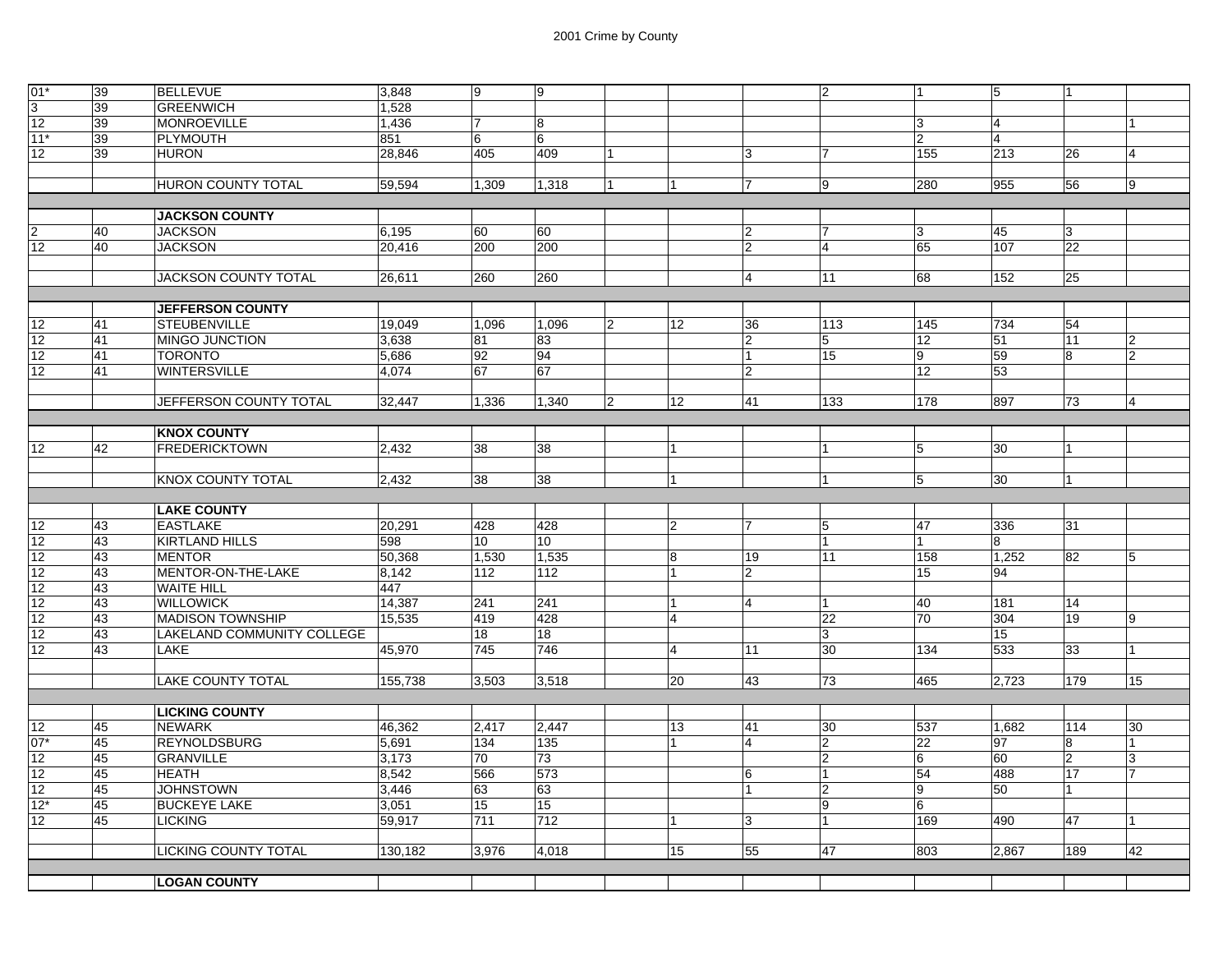| 12             | 46 | <b>BELLEFONTAINE</b>        | 13,092  | 581    | 581             | 11             | $\overline{2}$ | 16             |                | 100            | 449            | 23             |                |
|----------------|----|-----------------------------|---------|--------|-----------------|----------------|----------------|----------------|----------------|----------------|----------------|----------------|----------------|
| 12             | 46 | <b>LOGAN</b>                | 32.996  | 434    | 434             |                | $\overline{7}$ | $\overline{2}$ | 48             | 128            | 234            | 15             |                |
|                |    |                             |         |        |                 |                |                |                |                |                |                |                |                |
|                |    | <b>LOGAN COUNTY TOTAL</b>   | 46,088  | 1,015  | 1,015           | $\overline{1}$ | 9              | 8              | 48             | 228            | 683            | 38             |                |
|                |    |                             |         |        |                 |                |                |                |                |                |                |                |                |
|                |    | <b>LORAIN COUNTY</b>        |         |        |                 |                |                |                |                |                |                |                |                |
| 12             | 47 | <b>LORAIN</b>               | 68,775  | 2,590  | 2,609           |                | 22             | 105            | 151            | 626            | 1,536          | 149            | 19             |
| $12*$          | 47 | <b>VERMILION</b>            | 6,001   | 254    | 256             |                | $\overline{2}$ | $\overline{2}$ | $\overline{2}$ | 44             | 182            | 22             | $\overline{2}$ |
| $\overline{4}$ | 47 | <b>AMHERST</b>              | 11,818  | 87     | 87              |                | $\overline{1}$ | $\overline{4}$ | 5              | $\overline{7}$ | 70             |                |                |
| 12             | 47 | <b>AVON LAKE</b>            | 18,178  | 304    | 304             |                |                | $\mathbf 1$    | 11             | 53             | 236            | 3              |                |
| 12             | 47 | NORTH RIDGEVILLE            | 22,378  | 338    | 339             |                | 6              | 16             | 33             | 57             | 215            | 21             |                |
| 12             | 47 | <b>SHEFFIELD LAKE</b>       | 9,388   | 193    | 193             |                |                |                | $\overline{4}$ | 39             | 143            | 6              |                |
| 12             | 47 | <b>LORAIN</b>               | 78,037  | 968    | 997             |                | 14             | 22             | 31             | 528            | 341            | 32             | 29             |
|                |    |                             |         |        |                 |                |                |                |                |                |                |                |                |
|                |    | <b>LORAIN COUNTY TOTAL</b>  | 214,575 | 4.734  | 4.785           | 11             | 45             | 141            | 237            | 1,354          | 2,723          | 233            | 51             |
|                |    |                             |         |        |                 |                |                |                |                |                |                |                |                |
|                |    | <b>LUCAS COUNTY</b>         |         |        |                 |                |                |                |                |                |                |                |                |
| 12             | 48 | <b>TOLEDO</b>               | 314,183 | 27,105 | 27.478          | 18             | 185            | 1,312          | 1,535          | 6,299          | 14.006         | 3.750          | 373            |
| $12*$          | 48 | <b>SWANTON</b>              | 24      | 1      | 1               |                |                |                |                |                |                |                |                |
| 12             | 48 | <b>OREGON</b>               | 19,390  | 1,215  | 1,223           |                | 9              | 11             | 37             | 124            | 954            | 80             | 8              |
| 12             | 48 | <b>OTTAWA HILLS</b>         | 4,572   | 64     | 64              |                |                |                |                | 15             | 45             | 4              |                |
| 12             | 48 | <b>SYLVANIA</b>             | 18,704  | 282    | 285             |                | $\overline{4}$ | $\overline{2}$ | 6              | 61             | 199            | 10             | 3              |
| 12             | 48 | <b>SYLVANIA TOWNSHIP</b>    | 25,629  | 798    | 803             |                |                | 11             | 6              | 78             | 669            | 34             | 5              |
| 8              | 48 | <b>HOLLAND</b>              | 1,308   | 28     | 28              |                |                | 1              | $\overline{2}$ |                | 24             |                |                |
| 11             | 48 | <b>WATERVILLE</b>           | 4,837   | 37     | 37              |                |                |                |                | $\overline{2}$ | 33             | $\overline{2}$ |                |
| 12             | 48 | UNIVERSITY OF TOLEDO        |         | 412    | 416             |                | $\overline{2}$ | $\overline{2}$ | 14             | 21             | 362            | 11             | 4              |
| 12             | 48 | <b>WATERVILLE TOWNSHIP</b>  | 4,649   | 11     | 11              |                |                |                |                | $\overline{5}$ | 16             |                |                |
| 12             | 48 | <b>LUCAS</b>                | 47,312  | 1,828  | 1,843           |                | 23             | 27             | 51             | 344            | 1,257          | 126            | 15             |
|                |    |                             |         |        |                 |                |                |                |                |                |                |                |                |
|                |    | <b>LUCAS COUNTY TOTAL</b>   | 440,608 | 31,781 | 32,189          | 18             | 223            | 1,366          | 1,651          | 6,949          | 17,556         | 4,018          | 408            |
|                |    |                             |         |        |                 |                |                |                |                |                |                |                |                |
|                |    | <b>MADISON COUNTY</b>       |         |        |                 |                |                |                |                |                |                |                |                |
| 12             | 49 | <b>LONDON</b>               | 8,787   | 330    | 330             |                | $\overline{2}$ | $\overline{4}$ | $\overline{2}$ | 84             | 224            | 14             |                |
| 12             | 49 | <b>WEST JEFFERSON</b>       | 4,339   | 195    | 195             |                |                |                | 31             | 35             | 120            | 9              |                |
| 12             | 49 | <b>MOUNT STERLING</b>       | 1,868   | 69     | 69              |                |                |                | 9              | 13             | 42             | 4              |                |
| 12             | 49 | SOUTH SOLON                 | 406     |        | 3               |                |                |                |                |                |                |                | 3              |
|                |    |                             |         |        |                 |                |                |                |                |                |                |                |                |
|                |    | <b>MADISON COUNTY TOTAL</b> | 15,400  | 594    | 597             |                | 3              | 4              | 42             | 132            | 386            | 27             | 3              |
|                |    |                             |         |        |                 |                |                |                |                |                |                |                |                |
|                |    | <b>MAHONING COUNTY</b>      |         |        |                 |                |                |                |                |                |                |                |                |
| 12             | 50 | YOUNGSTOWN                  | 82.173  | 5.865  | 6.113           | 34             | 52             | 355            | 570            | 1.718          | 2.695          | 441            | 248            |
| $01*$          | 50 | WASHINGTONVILLE             | 356     |        |                 |                |                |                |                |                |                |                |                |
| 10             | 50 | <b>CAMPBELL</b>             | 9,477   | 76     | 76              |                |                | 8              | 6              | 51             | 10             |                |                |
| $\overline{4}$ | 50 | <b>LOWELLVILLE</b>          | 1,283   | 3      | 3               |                |                |                |                | 1              | $\overline{1}$ |                |                |
| 12             | 50 | <b>SEBRING</b>              | 4,921   | 196    | 196             |                |                |                | 3              | 20             | 161            | 12             |                |
| 12             | 50 | <b>STRUTHERS</b>            | 11,777  | 155    | 157             |                |                | 3              | $\overline{2}$ | 37             | 98             | 14             | $\overline{2}$ |
| 12             | 50 | <b>NEW MIDDLETOWN</b>       | 1,685   | 17     | 18              |                |                | 1              |                | 6              | 10             |                | 1              |
| 12             | 50 | <b>BEAVER TOWNSHIP</b>      | 6,115   | 133    | 133             |                |                | -1             | $\overline{4}$ | 23             | 93             | 11             |                |
| 12             | 50 | YOUNGSTOWN STATE UNIVERSITY |         | 153    | 155             |                |                |                |                | 6              | 147            |                | $\overline{2}$ |
| 12             | 50 | <b>SMITH TOWNSHIP</b>       | 4,928   | 83     | 83              |                |                |                | 6              | 16             | 44             | 16             |                |
| 12             | 50 | <b>MILTON TOWNSHIP</b>      | 2,858   | 71     | $\overline{71}$ |                |                | $\overline{2}$ | $\overline{2}$ | 30             | 30             | 7              |                |
| 12             | 50 | <b>COITSVILLE TOWNSHIP</b>  | 1,611   | 61     | 61              |                |                |                |                | 18             | 28             | 15             |                |
|                |    |                             |         |        |                 |                |                |                |                |                |                |                |                |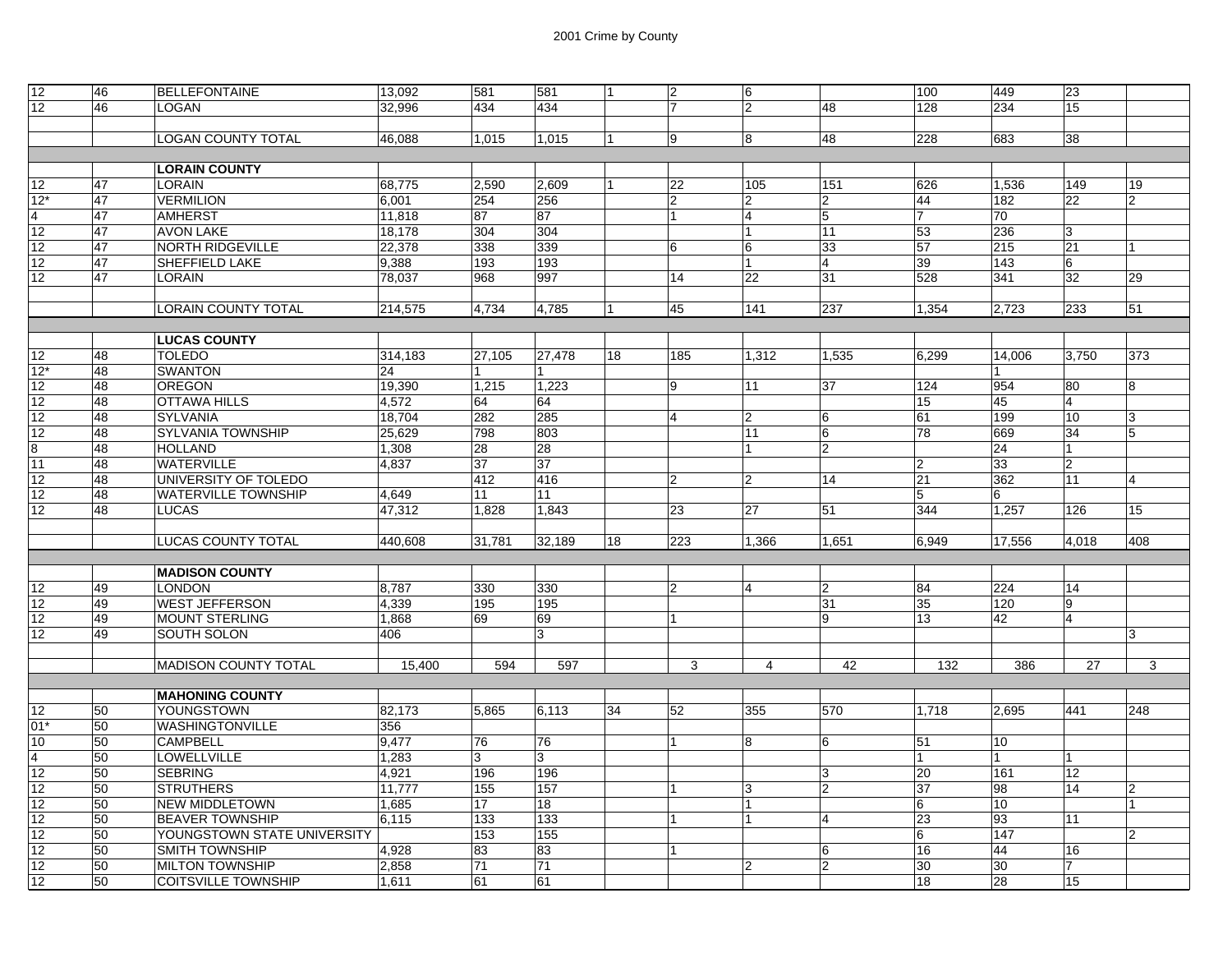| $12*$          | 50              | <b>ALLIANCE</b>            | 58      | 3      | 13             |                |                         |                |                 | 1               | $\overline{2}$ |       |                |
|----------------|-----------------|----------------------------|---------|--------|----------------|----------------|-------------------------|----------------|-----------------|-----------------|----------------|-------|----------------|
| 12             | 50              | <b>MAHONING</b>            | 27,946  | 286    | 286            |                | 5                       |                | 23              | 95              | 145            | 18    |                |
|                |                 |                            |         |        |                |                |                         |                |                 |                 |                |       |                |
|                |                 | MAHONING COUNTY TOTAL      | 155,188 | 7,102  | 7,355          | 34             | 61                      | 370            | 616             | 2,022           | 3,464          | 535   | 253            |
|                |                 |                            |         |        |                |                |                         |                |                 |                 |                |       |                |
|                |                 | <b>MARION COUNTY</b>       |         |        |                |                |                         |                |                 |                 |                |       |                |
| 12             | 51              | <b>MARION</b>              | 35,381  | 2,109  | 2,137          | 2              | $\overline{5}$          | 25             | 29              | 470             | 1,514          | 64    | 28             |
| 12             | 51              | <b>MARION</b>              | 30,955  | 999    | 1,001          |                | 3                       | 8              | 19              | 256             | 660            | 53    | $\overline{2}$ |
|                |                 |                            |         |        |                |                |                         |                |                 |                 |                |       |                |
|                |                 | <b>MARION COUNTY TOTAL</b> | 66,336  | 3,108  | 3,138          | $\overline{2}$ | 8                       | 33             | 48              | 726             | 2,174          | 117   | 30             |
|                |                 |                            |         |        |                |                |                         |                |                 |                 |                |       |                |
|                |                 | <b>MEDINA COUNTY</b>       |         |        |                |                |                         |                |                 |                 |                |       |                |
| 12             | 52              | <b>WADSWORTH</b>           | 18,470  | 406    | 409            |                | 10                      |                | 12              | 64              | 285            | 35    | 3              |
| $\frac{2}{12}$ | 52              | <b>SEVILLE</b>             | 2,164   | 8      | 8              |                |                         |                |                 | 2               | 5              |       |                |
|                | 52              | MONTVILLE TOWNSHIP         | 5,420   | 45     | 45             |                | 1                       |                |                 | 11              | 32             | 1     |                |
| $12*$          | 52              | <b>RITTMAN</b>             | 106     | 3      | 13             |                |                         |                |                 |                 | 3              |       |                |
| $05*$          | 52              | <b>CRESTON</b>             | 35      |        |                |                |                         |                |                 |                 |                |       |                |
|                |                 |                            |         |        |                |                |                         |                |                 |                 |                |       |                |
|                |                 | <b>MEDINA COUNTY TOTAL</b> | 26,195  | 462    | 465            |                | 11                      |                | 13              | 77              | 325            | 36    | 3              |
|                |                 |                            |         |        |                |                |                         |                |                 |                 |                |       |                |
|                |                 | <b>MERCER COUNTY</b>       |         |        |                |                |                         |                |                 |                 |                |       |                |
| 12             | 54              | <b>CELINA</b>              | 10,322  | 100    | 100            |                | 4                       | $\overline{2}$ | $\overline{4}$  | 39              | 48             | 3     |                |
| 12             | 54              | <b>COLDWATER</b>           | 4,490   | 40     | 40             |                | 1                       |                | 1               | 15              | 23             |       |                |
| 11             | 54              | FORT RECOVERY              | 1,275   | 23     | 23             |                |                         |                |                 | 10              | 13             |       |                |
|                |                 |                            |         |        |                |                |                         |                |                 |                 |                |       |                |
|                |                 | MERCER COUNTY TOTAL        | 16,087  | 163    | 163            |                | $\sqrt{5}$              | $\overline{2}$ | 5               | 64              | 84             | l3    |                |
|                |                 |                            |         |        |                |                |                         |                |                 |                 |                |       |                |
|                |                 | <b>MIAMI COUNTY</b>        |         |        |                |                |                         |                |                 |                 |                |       |                |
| $12*$          | 55              | <b>BRADFORD</b>            | 1,036   | 26     | 27             |                |                         |                | $\overline{2}$  | $\overline{5}$  | 18             |       |                |
| 10             | 55              | <b>PIQUA</b>               | 20,775  | 1,100  | 1,100          |                | 4                       | 17             | 15              | 171             | 859            | 33    |                |
| 12             | 55              | <b>TIPP CITY</b>           | 9,238   | 205    | 207            |                | 3                       | 3              | 5               | $\overline{23}$ | 152            | 19    | 2              |
| 12             | 55              | <b>TROY</b>                | 22,039  | 834    | 842            |                | 17                      | 6              | 3               | 132             | 640            | 36    | 8              |
| 12             | 55              | <b>COVINGTON</b>           | 2,564   | 38     | 39             |                |                         |                |                 | 5               | 31             | 1     |                |
| $12*$          | 55              | <b>HUBER HEIGHTS</b>       | 35      | 1      | $\overline{1}$ |                |                         |                |                 |                 |                |       |                |
| 12             | 55              | <b>MIAMI</b>               | 43,355  | 560    | 560            | l 1            | 14                      | 3              | 7               | 101             | 377            | 57    |                |
|                |                 |                            |         |        |                |                |                         |                |                 |                 |                |       |                |
|                |                 | MIAMI COUNTY TOTAL         | 99,042  | 2,764  | 2,776          | $\overline{2}$ | 38                      | 29             | 33              | 437             | 2,078          | 147   | 12             |
|                |                 |                            |         |        |                |                |                         |                |                 |                 |                |       |                |
|                |                 | <b>MONROE COUNTY</b>       |         |        |                |                |                         |                |                 |                 |                |       |                |
| 12             | 56              | <b>WOODSFIELD</b>          | 2,603   | 34     | 34             |                |                         |                | $ 2\rangle$     | 13              | 29             |       |                |
| 12             | 56              | <b>MONROE</b>              | 12,604  | 64     | 64             |                | $\overline{1}$          |                | $ 2\rangle$     | 35              | 23             | l3    |                |
|                |                 |                            |         |        |                |                |                         |                |                 |                 |                |       |                |
|                |                 | MONROE COUNTY TOTAL        | 15,207  | 98     | 98             |                | $\overline{1}$          |                | $\overline{4}$  | 38              | 52             | 3     |                |
|                |                 |                            |         |        |                |                |                         |                |                 |                 |                |       |                |
|                |                 | <b>MONTGOMERY COUNTY</b>   |         |        |                |                |                         |                |                 |                 |                |       |                |
| 12             | 57              | <b>DAYTON</b>              | 166,478 | 17,029 | 17,234         | 32             | 158                     | 1,091          | 797             | 4,025           | 7,553          | 3,373 | 205            |
| 12             | 57              | CENTERVILLE                | 23,065  | 559    | 566            |                | $\overline{\mathbf{c}}$ | 7              | 13              | 90              | 420            | 27    | 7              |
| 12             | 57              | <b>GERMANTOWN</b>          | 4,893   | 123    | 123            |                | 1                       |                | 3               | 15              | 92             | 11    |                |
| 12             | 57              | <b>KETTERING</b>           | 57,605  | 2,299  | 2,320          | 11             | 32                      | 31             | 27              | 409             | 1,629          | 170   | 21             |
| 12             | $\overline{57}$ | <b>MIAMISBURG</b>          | 19,524  | 1,185  | 1,193          | $\overline{2}$ | $\overline{9}$          | 18             | $\overline{11}$ | 201             | 782            | 162   | 8              |
| 12             | 57              | <b>MORAINE</b>             | 6,909   | 603    | 608            |                | 5                       | 10             | 6               | 104             | 423            | 55    | 5              |
|                |                 |                            |         |        |                |                |                         |                |                 |                 |                |       |                |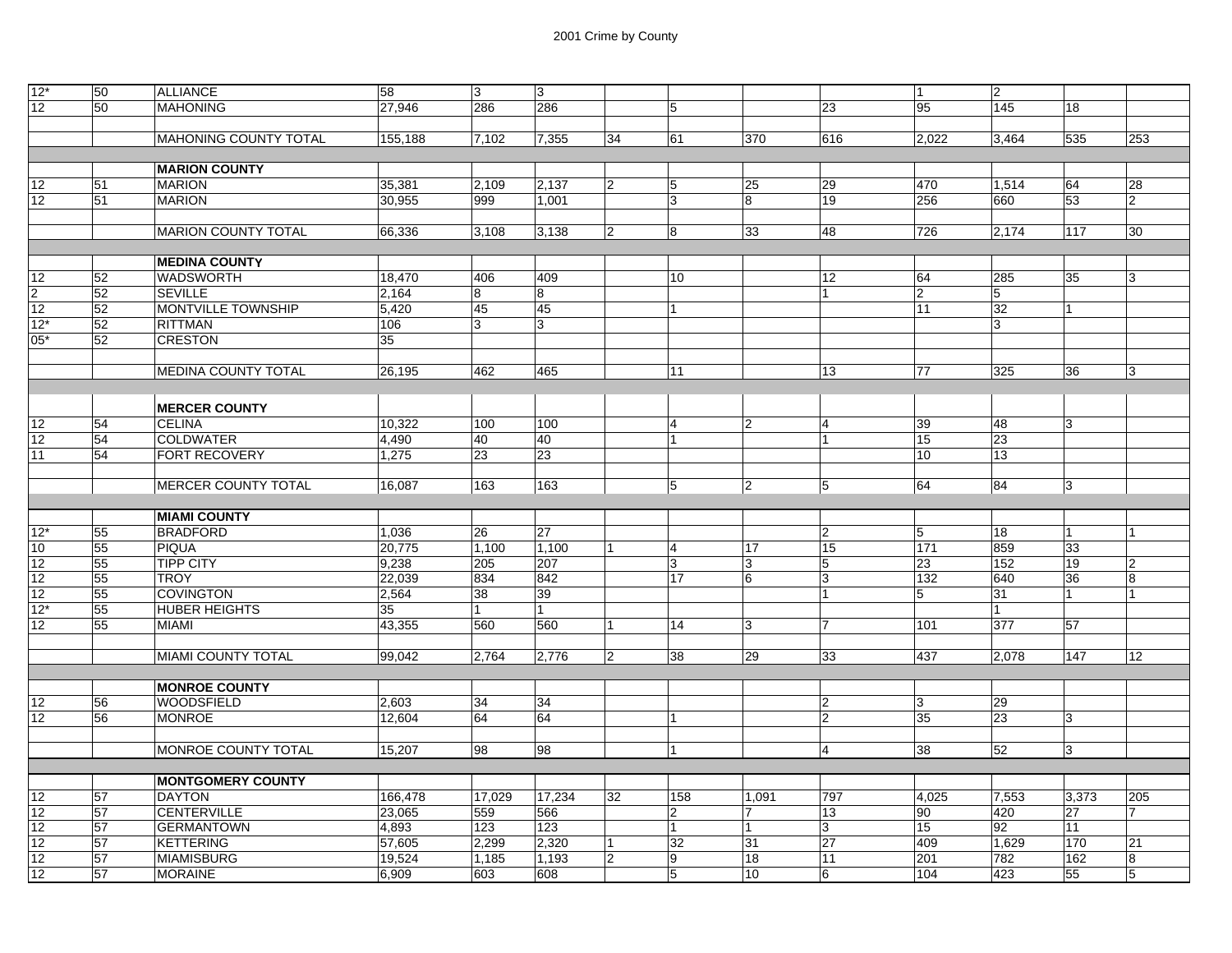|                |    |                               |         | 160    |        |    |                  |                 |                | 33             | 114            | 17              |                |
|----------------|----|-------------------------------|---------|--------|--------|----|------------------|-----------------|----------------|----------------|----------------|-----------------|----------------|
| 12             | 57 | <b>OAKWOOD</b>                | 9,232   |        | 160    |    |                  |                 | 6              |                |                |                 |                |
| $6\phantom{1}$ | 57 | <b>CLAYTON</b>                | 13,371  | 85     | 85     |    |                  |                 | 11             | 13             | 63             | 8               |                |
| 12             | 57 | <b>VANDALIA</b>               | 14,629  | 477    | 481    |    | $\overline{7}$   | 10              | 5              | 79             | 335            | 41              | $\Delta$       |
| $12*$          | 57 | <b>HUBER HEIGHTS</b>          | 38,246  | 1.687  | 1.700  |    | 20               | 34              | 18             | 270            | 1.246          | 99              | 13             |
| 12             | 57 | <b>WEST CARROLLTON</b>        | 13,843  | 722    | 728    |    | 10 <sup>10</sup> | 16              | 5              | 109            | 477            | 105             | 6              |
| 12             | 57 | <b>BROOKVILLE</b>             | 5,299   | 111    | 111    |    |                  |                 | $\sqrt{5}$     | 16             | 67             | 22              |                |
| 12             | 57 | <b>ENGLEWOOD</b>              | 12,257  | 565    | 566    |    | $\overline{4}$   | 14              | 20             | 48             | 450            | 29              |                |
| 6              | 57 | <b>RIVERSIDE</b>              | 23,587  | 201    | 203    |    |                  | 16              | $\overline{2}$ | 36             | 120            | 36              | $\overline{2}$ |
| 12             | 57 | <b>BUTLER TOWNSHIP</b>        | 8,380   | 209    | 209    |    |                  | 5               | 11             | 60             | 137            | 6               |                |
|                |    |                               |         |        |        |    |                  |                 |                |                |                |                 |                |
| 12             | 57 | <b>GERMAN TOWNSHIP</b>        | 2.706   | 67     | 67     |    |                  |                 | $ 2\rangle$    | 18             | 39             |                 |                |
| 12             | 57 | SINCLAIR COMMUNITY COLLEGE    |         | 86     | 86     |    |                  | $\overline{1}$  |                | $\overline{1}$ | 84             |                 |                |
| $02*$          | 57 | <b>CARLISLE</b>               | 245     | 1      | 1      |    |                  |                 |                |                | 11             |                 |                |
| $12*$          | 57 | <b>SPRINGBORO</b>             | 153     | 3      | 3      |    |                  |                 |                |                | $\overline{2}$ |                 |                |
|                |    |                               |         |        |        |    |                  |                 |                |                |                |                 |                |
|                |    | MONTGOMERY COUNTY TOTAL       | 420,422 | 26,172 | 26,444 | 36 | 250              | 1,244           | 922            | 5,528          | 14,034         | 4,158           | 272            |
|                |    |                               |         |        |        |    |                  |                 |                |                |                |                 |                |
|                |    | <b>MORGAN COUNTY</b>          |         |        |        |    |                  |                 |                |                |                |                 |                |
| 12             | 58 | <b>MCCONNELSVILLE</b>         | 1,679   | 48     | 48     |    |                  | 2               |                | 8              | 38             |                 |                |
| 11             | 58 | <b>MORGAN</b>                 | 13,245  | 104    | 104    |    |                  | 2               | 6              | 36             | 55             | $5\phantom{.0}$ |                |
|                |    |                               |         |        |        |    |                  |                 |                |                |                |                 |                |
|                |    | <b>MORGAN COUNTY TOTAL</b>    | 14,924  | 152    | 152    |    |                  | $\vert 4 \vert$ | 16             | 44             | 93             | $5\overline{5}$ |                |
|                |    |                               |         |        |        |    |                  |                 |                |                |                |                 |                |
|                |    |                               |         |        |        |    |                  |                 |                |                |                |                 |                |
|                |    | <b>MORROW COUNTY</b>          |         |        |        |    |                  |                 |                |                |                |                 |                |
| 11             | 59 | <b>MOUNT GILEAD</b>           | 3,296   | 24     | 24     |    |                  |                 |                | 11             | 13             |                 |                |
| 12             | 59 | <b>CARDINGTON</b>             | 1,852   | 16     | 16     |    |                  |                 |                | $\overline{4}$ | 10             |                 |                |
| 12             | 59 | <b>MORROW</b>                 | 26.537  | 284    | 288    |    | $\overline{5}$   |                 | 15             | 104            | 151            | 19              | $\overline{4}$ |
|                |    |                               |         |        |        |    |                  |                 |                |                |                |                 |                |
|                |    | MORROW COUNTY TOTAL           | 31,685  | 324    | 328    |    | 5                |                 | 6              | 119            | 174            | 20              | $\overline{4}$ |
|                |    |                               |         |        |        |    |                  |                 |                |                |                |                 |                |
|                |    | <b>MUSKINGUM COUNTY</b>       |         |        |        |    |                  |                 |                |                |                |                 |                |
| 12             | 60 | ZANESVILLE                    | 25,632  | 2,425  | 2,425  | 4  | 12               | 55              | 137            | 363            | 1,761          | 93              |                |
| $10*$          | 60 | <b>ROSEVILLE</b>              | 766     | 5      | 5      |    |                  |                 |                |                | $\overline{4}$ |                 |                |
| 8              | 60 | <b>SOUTH ZANESVILLE</b>       | 1,939   | 9      | 9      |    |                  |                 |                | $\overline{1}$ | 8              |                 |                |
| 12             | 60 | <b>MUSKINGUM</b>              | 55,197  | 1,442  | 1,450  | Δ  | 17               | 25              | 8              | 341            | 920            | 127             | 8              |
|                |    |                               |         |        |        |    |                  |                 |                |                |                |                 |                |
|                |    | <b>MUSKINGUM COUNTY TOTAL</b> | 83,534  | 3,881  | 3,889  | 8  | 29               | 80              | 145            | 706            | 2,693          | 220             | 8              |
|                |    |                               |         |        |        |    |                  |                 |                |                |                |                 |                |
|                |    | <b>NOBLE COUNTY</b>           |         |        |        |    |                  |                 |                |                |                |                 |                |
|                |    |                               |         |        |        |    |                  |                 |                |                |                |                 |                |
| 12             | 61 | <b>NOBLE</b>                  | 14,083  | 73     | 75     |    |                  |                 |                |                | 65             | 6               | $\overline{2}$ |
|                |    |                               |         |        |        |    |                  |                 |                |                |                |                 |                |
|                |    | NOBLE COUNTY TOTAL            | 14,083  | 73     | 75     |    | $\overline{1}$   |                 |                | 11             | 65             | 6               | $\overline{2}$ |
|                |    |                               |         |        |        |    |                  |                 |                |                |                |                 |                |
|                |    | <b>OTTAWA COUNTY</b>          |         |        |        |    |                  |                 |                |                |                |                 |                |
| 12             | 62 | PORT CLINTON                  | 6,402   | 321    | 321    |    | $\overline{4}$   | $\overline{1}$  | 3              | 60             | 241            | 12 <sub>2</sub> |                |
|                |    |                               |         |        |        |    |                  |                 |                |                |                |                 |                |
|                |    | <b>OTTAWA COUNTY TOTAL</b>    | 6,402   | 321    | 321    |    | $\overline{4}$   | <u> 1</u>       | $\overline{3}$ | 60             | 241            | 12              |                |
|                |    |                               |         |        |        |    |                  |                 |                |                |                |                 |                |
|                |    | <b>PAULDING COUNTY</b>        |         |        |        |    |                  |                 |                |                |                |                 |                |
| 11             | 63 | <b>PAYNE</b>                  | 1,168   | 11     | 11     |    |                  |                 |                | 15             | 5              |                 |                |
| 6              | 63 | <b>PAULDING</b>               | 15,560  | 114    | 114    |    | 3                |                 | $\overline{2}$ | 41             | 68             |                 |                |
|                |    |                               |         |        |        |    |                  |                 |                |                |                |                 |                |
|                |    | <b>PAULDING COUNTY TOTAL</b>  | 16,728  | 125    | 125    |    | 3                |                 | $\overline{2}$ | 46             | 73             |                 |                |
|                |    |                               |         |        |        |    |                  |                 |                |                |                |                 |                |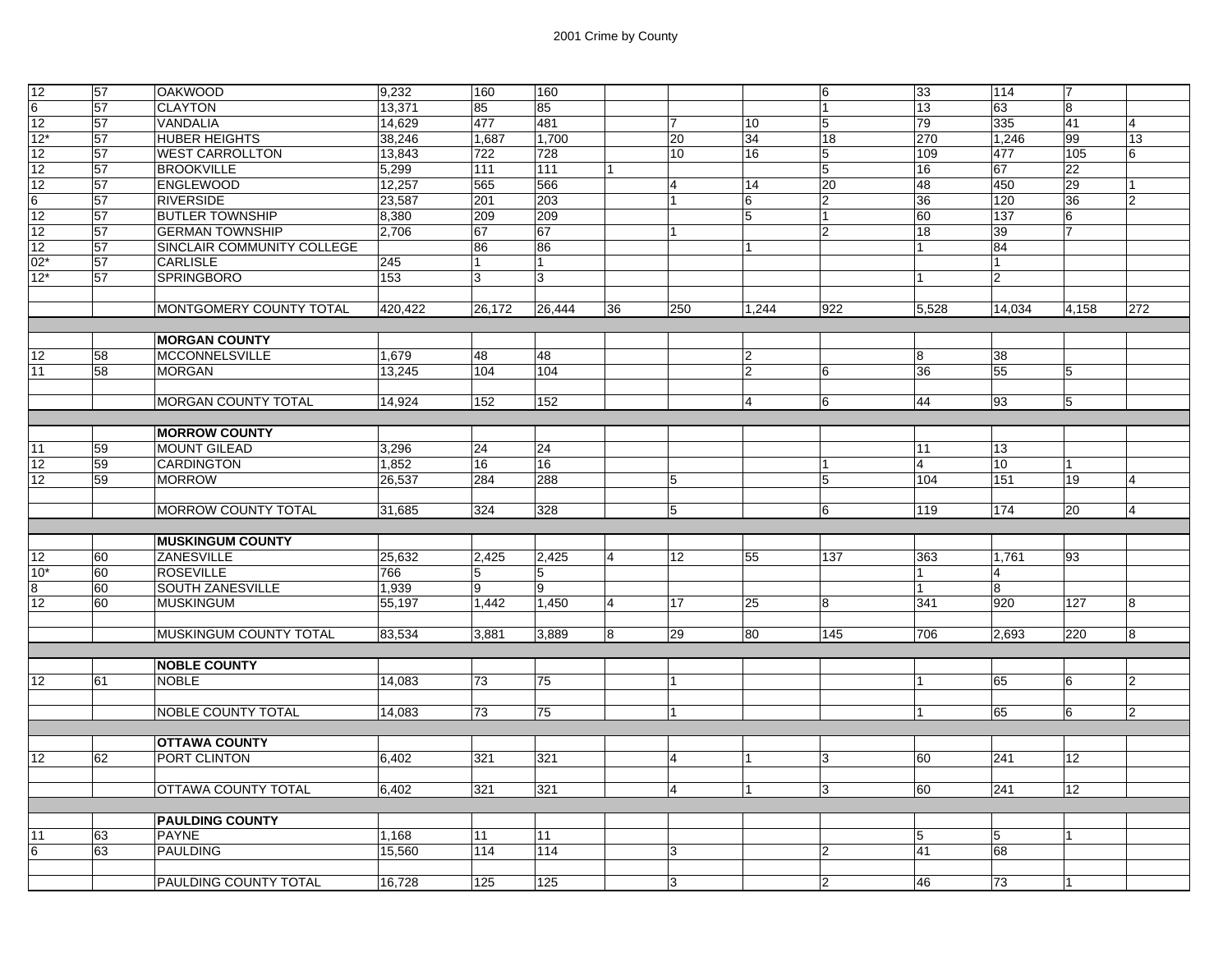|                 |    | <b>PERRY COUNTY</b>          |         |       |       |                 |                |                  |                |                 |                         |                |
|-----------------|----|------------------------------|---------|-------|-------|-----------------|----------------|------------------|----------------|-----------------|-------------------------|----------------|
| 10*             | 64 | <b>ROSEVILLE</b>             | 1,173   | 9     | 9     |                 |                |                  | 2              | $\overline{7}$  |                         |                |
| 12              | 64 | <b>NEW LEXINGTON</b>         | 4,697   | 186   | 189   | $\mathbf{1}$    | $\overline{1}$ | 7                | 44             | 126             | $\overline{7}$          | 3              |
| 12              | 64 | <b>PERRY</b>                 | 25.782  | 261   | 263   | $\overline{2}$  |                |                  | 131            | 108             | 19                      | $\overline{2}$ |
|                 |    |                              |         |       |       |                 |                |                  |                |                 |                         |                |
|                 |    | PERRY COUNTY TOTAL           | 31,652  | 456   | 461   | $\overline{3}$  | 11             | $\boldsymbol{8}$ | 177            | 241             | 26                      | $\overline{5}$ |
|                 |    |                              |         |       |       |                 |                |                  |                |                 |                         |                |
|                 |    | <b>PICKAWAY COUNTY</b>       |         |       |       |                 |                |                  |                |                 |                         |                |
| 11              | 65 | <b>CIRCLEVILLE</b>           | 13,509  | 629   | 629   | 4               | 6              | 11               | 87             | 485             | 36                      |                |
| 12              | 65 | <b>PICKAWAY</b>              | 39,313  | 1.147 | 1,147 | $\overline{7}$  | 5              | 22               | 407            | 631             | 74                      |                |
|                 |    |                              |         |       |       |                 |                |                  |                |                 |                         |                |
|                 |    | PICKAWAY COUNTY TOTAL        | 52,822  | 1,776 | 1,776 | 11              | 11             | 33               | 494            | 1,116           | 110                     |                |
|                 |    |                              |         |       |       |                 |                |                  |                |                 |                         |                |
|                 |    | <b>PIKE COUNTY</b>           |         |       |       |                 |                |                  |                |                 |                         |                |
| 12              | 66 | <b>WAVERLY</b>               | 4,441   | 235   | 235   |                 | 1              |                  | 11             | 214             | 9                       |                |
| 3               | 66 | <b>BEAVER</b>                | 465     |       |       |                 |                |                  |                |                 |                         |                |
|                 |    |                              |         |       |       |                 |                |                  |                |                 |                         |                |
|                 |    | PIKE COUNTY TOTAL            | 4.906   | 235   | 235   |                 | 11             |                  | 11             | 214             | 9                       |                |
|                 |    |                              |         |       |       |                 |                |                  |                |                 |                         |                |
|                 |    | <b>PORTAGE COUNTY</b>        |         |       |       |                 |                |                  |                |                 |                         |                |
| 12              | 67 | <b>KENT</b>                  | 27,956  | 1,051 | 1,091 | 10              | 17             | 39               | 210            | 712             | 63                      | 40             |
| 12              | 67 | <b>AURORA</b>                | 13,580  | 244   | 250   | $\overline{3}$  |                | $\overline{3}$   | 22             | 206             | 10                      | 6              |
| 12              | 67 | <b>RAVENNA</b>               | 11.792  | 587   | 587   | $5\phantom{.0}$ | 12             | 21               | 59             | 457             | 33                      |                |
| 12              | 67 | <b>WINDHAM</b>               | 2,811   | 90    | 95    | $\overline{3}$  | 1              | $\overline{1}$   | 20             | 62              | 3                       | 5              |
| $\mathcal{P}$   | 67 | <b>BRADY LAKE</b>            | 514     |       |       |                 |                |                  |                |                 |                         |                |
| 12              | 67 | <b>KENT STATE UNIVERSITY</b> |         | 260   | 262   | $\overline{2}$  |                | $\overline{1}$   | $\overline{4}$ | 252             | 1                       | $\overline{2}$ |
| 12              | 67 | <b>STREETSBORO</b>           | 12,333  | 360   | 362   | $\overline{3}$  | $\overline{4}$ | $\overline{4}$   | 54             | 281             | 14                      | $\overline{2}$ |
| $12*$           | 67 | <b>MOGADORE</b>              | 944     | 20    | 20    |                 |                |                  | 13             | 17              |                         |                |
| $12*$           | 67 | <b>TALLMADGE</b>             | 210     | 6     | 6     |                 |                |                  |                | 5               |                         |                |
| 5               | 67 | <b>PORTAGE</b>               | 82.194  | 521   | 528   | $5\phantom{.0}$ | 5              | 11               | 127            | 360             | 13                      | 7              |
|                 |    |                              |         |       |       |                 |                |                  |                |                 |                         |                |
|                 |    | PORTAGE COUNTY TOTAL         | 152,334 | 3.139 | 3.201 | 31              | 39             | 80               | 500            | 2,352           | 137                     | 62             |
|                 |    |                              |         |       |       |                 |                |                  |                |                 |                         |                |
|                 |    | <b>PREBLE COUNTY</b>         |         |       |       |                 |                |                  |                |                 |                         |                |
| 12              | 68 | <b>EATON</b>                 | 8.148   | 408   | 410   |                 | $\overline{1}$ | 6                | 72             | 311             | 18                      | $\overline{2}$ |
| $\mathfrak{p}$  | 68 | <b>GRATIS</b>                | 936     |       |       |                 |                |                  |                |                 |                         |                |
|                 |    | <b>NEW PARIS</b>             |         | 46    | 46    |                 |                |                  |                |                 |                         |                |
| 12              | 68 | PREBLE                       | 1,626   | 663   |       |                 |                |                  | 12             | 32              | $\overline{\mathbf{c}}$ |                |
| 12              | 68 |                              | 31,703  |       | 666   | 18              | $\overline{2}$ | 50               | 167            | 393             | 33                      | 3              |
|                 |    |                              |         |       |       |                 |                |                  |                |                 |                         |                |
|                 |    | PREBLE COUNTY TOTAL          | 42.413  | 1.117 | 1,122 | 18              | 3              | 56               | 251            | 736             | 53                      | 5              |
|                 |    |                              |         |       |       |                 |                |                  |                |                 |                         |                |
|                 |    | <b>RICHLAND COUNTY</b>       |         |       |       |                 |                |                  |                |                 |                         |                |
| 12              | 70 | <b>MANSFIELD</b>             | 49,435  | 3.924 | 3,978 | 39              | 104            | 41               | 938            | 2,623           | 178                     | 54             |
| $02*$           | 70 | <b>CRESTLINE</b>             | 3       |       |       |                 |                |                  |                |                 |                         |                |
| 12              | 70 | <b>ONTARIO</b>               | 5,313   | 528   | 528   |                 | 3              | 1                | 27             | 484             | 13                      |                |
| $11*$           | 70 | PLYMOUTH                     | 1,004   | 8     | 8     |                 |                | 1                | $\overline{2}$ | $\overline{4}$  | 1                       |                |
| 12              | 70 | <b>SHELBY</b>                | 9.839   | 509   | 509   | 5               | l 1            |                  | 51             | 438             | 14                      |                |
| 12              | 70 | <b>BELLVILLE</b>             | 1,776   | 33    | 33    |                 | $\overline{2}$ |                  | 17             | $\overline{22}$ | $\overline{2}$          |                |
| 12              | 70 | <b>BUTLER</b>                | 923     | 1     | 1     |                 |                |                  | 11             |                 |                         |                |
| $\overline{12}$ | 70 | <b>LEXINGTON</b>             | 4,172   | 61    | 61    |                 | 1              |                  | 19             | 41              |                         |                |
| 12              | 70 | <b>RICHLAND</b>              | 56,619  | 1,378 | 1,387 | 13              | 13             | 12               | 391            | 900             | 48                      | 9              |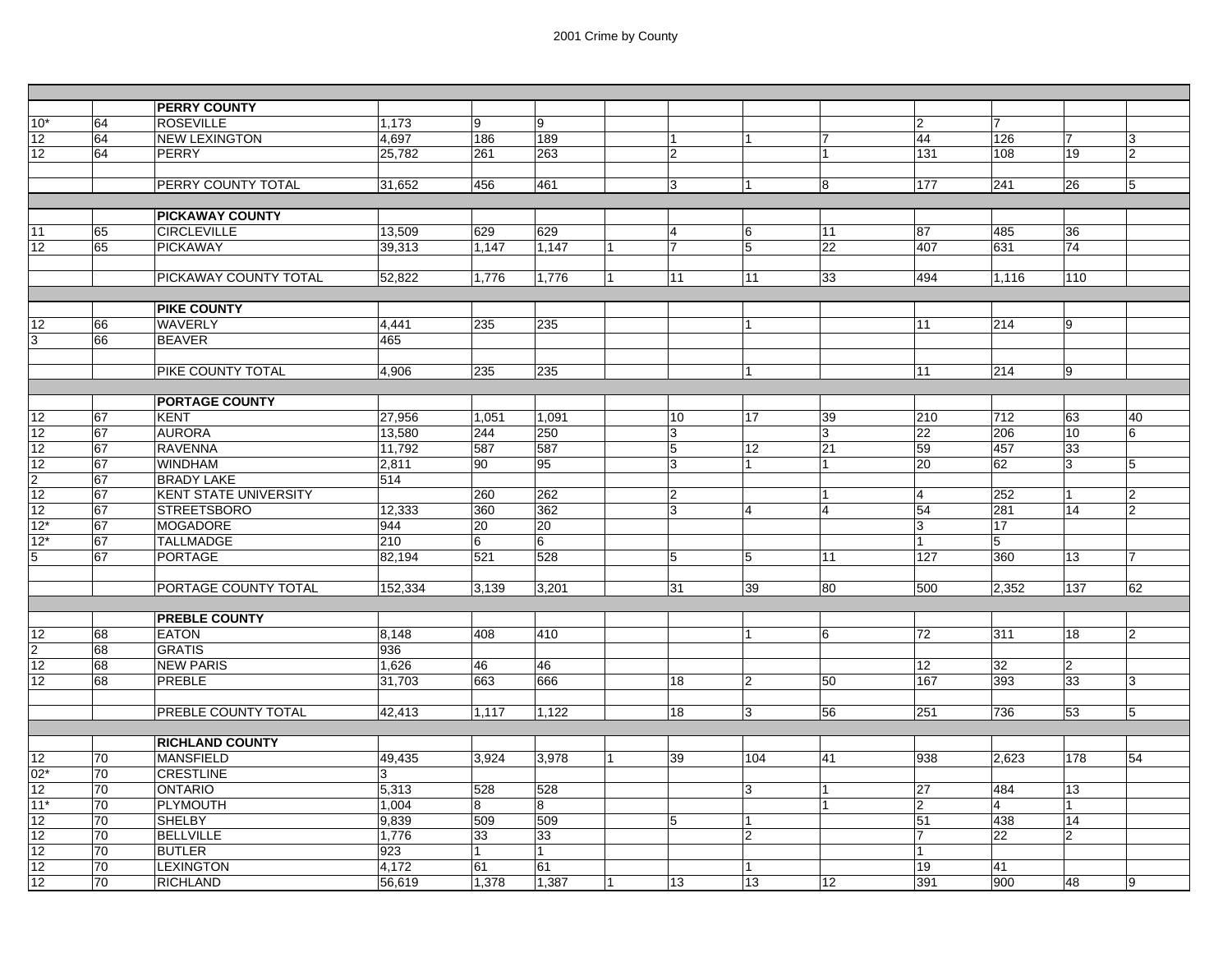|                 |          | RICHLAND COUNTY TOTAL              | 129,084         | 6,442          | 6,505    | 12             | 57             | 124            | 55                      | 1,436           | 4,512    | 256                 | 63                  |
|-----------------|----------|------------------------------------|-----------------|----------------|----------|----------------|----------------|----------------|-------------------------|-----------------|----------|---------------------|---------------------|
|                 |          |                                    |                 |                |          |                |                |                |                         |                 |          |                     |                     |
|                 |          | <b>ROSS COUNTY</b>                 |                 |                |          |                |                |                |                         |                 |          |                     |                     |
| 12              | 71       | <b>CHILLICOTHE</b>                 | 21,835          | 2,304          | 2.322    |                | 15             | 44             | 12 <sup>2</sup>         | 415             | 1,713    | 105                 | 18                  |
| 12              | 71       | <b>ROSS</b>                        | 51,642          | 901            | 911      |                | 10             | 3              | 8                       | 287             | 535      | 58                  | 10                  |
|                 |          |                                    |                 |                |          |                |                |                |                         |                 |          |                     |                     |
|                 |          | <b>ROSS COUNTY TOTAL</b>           | 73,477          | 3,205          | 3,233    |                | 25             | 47             | 20                      | 702             | 2,248    | 163                 | 28                  |
|                 |          |                                    |                 |                |          |                |                |                |                         |                 |          |                     |                     |
|                 |          | <b>SANDUSKY COUNTY</b>             |                 |                |          |                |                |                |                         |                 |          |                     |                     |
| $01*$           | 72       | <b>BELLEVUE</b>                    | 4.360           | 14             | 14       |                | 1              | $\mathbf{1}$   | 3                       | $\overline{2}$  | 5        | $\overline{2}$      |                     |
| 12              | 72       | <b>CLYDE</b>                       | 6.075           | 234            | 237      |                |                | 1              | 8                       | 29              | 189      | 7                   | 3                   |
| 12              | 72       | <b>FREMONT</b>                     | 17,406          | 1,461          | 1,471    | 11             | 6              | 22             | 29                      | 182             | 1,181    | 40                  | 10 <sup>10</sup>    |
| 12              | 72       | <b>GIBSONBURG</b>                  | 2,511           | 72             | 72       |                |                |                |                         | 10              | 60       |                     |                     |
|                 |          |                                    |                 |                |          |                |                |                |                         |                 |          |                     |                     |
|                 |          | SANDUSKY COUNTY TOTAL              | 30,352          | 1,781          | 1,794    | 11             | 8              | 24             | 40                      | 223             | 1,435    | 50                  | 13                  |
|                 |          |                                    |                 |                |          |                |                |                |                         |                 |          |                     |                     |
|                 |          | <b>SCIOTO COUNTY</b>               |                 |                |          |                |                |                |                         |                 |          |                     |                     |
| 12              | 73       | <b>PORTSMOUTH</b>                  | 20,947          | 2,618          | 2.623    | $\overline{4}$ | 29             | 90             | 60                      | 547             | 1,708    | 180                 | 5                   |
| 12              | 73       | <b>SCIOTO</b>                      | 56,046          | 2,290          | 2,318    | lз             | 25             | 32             | $\overline{52}$         | 737             | 1,282    | 159                 | 28                  |
|                 |          |                                    |                 |                |          |                |                |                |                         |                 |          |                     |                     |
|                 |          | <b>SCIOTO COUNTY TOTAL</b>         | 76.993          | 4.908          | 4.941    | 17             | 54             | 122            | 112                     | 1.284           | 2.990    | 339                 | 33                  |
|                 |          |                                    |                 |                |          |                |                |                |                         |                 |          |                     |                     |
|                 |          | <b>SENECA COUNTY</b>               |                 |                |          |                |                |                |                         |                 |          |                     |                     |
| 12 <sup>°</sup> | 74       | <b>TIFFIN</b>                      | 18,168          | 809            | 811      |                | 8              | 3              | 13                      | 126             | 637      | 22                  | $\overline{2}$      |
|                 |          |                                    |                 |                |          |                |                |                |                         |                 |          |                     |                     |
|                 |          | SENECA COUNTY TOTAL                | 18,168          | 809            | 811      |                | 8              | 3              | 13                      | 126             | 637      | 22                  | 2                   |
|                 |          |                                    |                 |                |          |                |                |                |                         |                 |          |                     |                     |
|                 |          | <b>SHELBY COUNTY</b>               |                 |                |          |                |                |                |                         |                 |          |                     |                     |
| 12              | 75       | <b>SHELBY</b>                      | 27,749          | 296            | 300      | 11             |                |                | 5                       | 75              | 204      | 10                  | 4                   |
|                 |          |                                    |                 |                |          |                |                |                |                         |                 |          |                     |                     |
|                 |          | SHELBY COUNTY TOTAL                | 27,749          | 296            | 300      | 11             |                | $\overline{1}$ | 5                       | 75              | 204      | 10                  | $\overline{4}$      |
|                 |          |                                    |                 |                |          |                |                |                |                         |                 |          |                     |                     |
|                 |          | <b>STARK COUNTY</b>                |                 |                |          |                |                |                |                         |                 |          |                     |                     |
| 12 <sub>2</sub> | 76       | CANTON                             | 80,951          | 6,585          | 6,648    | 7              | 59             | 327            | 589                     | 1,216           | 3,916    | 471                 | 63                  |
| $12*$           | 76       | <b>MAGNOLIA</b>                    | 618             | 43             | 43       |                |                |                |                         | 10              | 31       |                     |                     |
| $12*$           | 76       | <b>ALLIANCE</b>                    | 23,237          | 1,391          | 1,391    |                | 8              | 38             | 110                     | 254             | 951      | 30                  |                     |
| 12              | 76       | CANAL FULTON<br><b>EAST CANTON</b> | 5,070           | 143            | 143      |                |                |                | 16                      | 17              | 104      | 6                   |                     |
| 12              | 76       | <b>HARTVILLE</b>                   | 1,632           | 21<br>61       | 21<br>63 |                |                |                |                         | 3<br>6          | 18<br>52 | 3                   |                     |
| 12              | 76<br>76 | <b>LOUISVILLE</b>                  | 2,178           | 72             | 73       |                |                |                |                         | $\overline{8}$  | 58       |                     | $\overline{2}$<br>1 |
| 12<br>12*       | 76       | <b>MINERVA</b>                     | 8,920<br>2,035  | 78             | 80       |                |                | $\overline{1}$ | 4                       | $\overline{12}$ | 58       | $\overline{5}$<br>2 | $\overline{2}$      |
| 12              | 76       | NAVARRE                            | 1,443           | $\overline{7}$ | 17       |                |                |                |                         | $\mathbf{1}$    | 6        |                     |                     |
| $\overline{12}$ | 76       | <b>NORTH CANTON</b>                | 16,398          | 138            | 146      |                | $\overline{2}$ | 8              | 3                       | 71              | 54       |                     | 8                   |
|                 | 76       | <b>LAWRENCE TOWNSHIP</b>           |                 | 77             | 78       |                |                |                | 3                       | 16              | 54       | $\overline{4}$      | 1                   |
| 12<br>12        | 76       | PERRY TOWNSHIP                     | 8,336<br>29,219 | 750            | 755      |                | 8              | 9              | 17                      | 162             | 510      | 44                  | 5                   |
| 11              | 76       | <b>UNIONTOWN</b>                   | 2,807           | 40             | 40       |                |                |                | $\overline{\mathbf{c}}$ | 8               | 29       |                     |                     |
| 12              | 76       | <b>STARK</b>                       | 119,038         | 2,769          | 2,795    |                | 33             | 49             | $\overline{27}$         | 658             | 1,786    | 216                 | 26                  |
|                 |          |                                    |                 |                |          |                |                |                |                         |                 |          |                     |                     |
|                 |          | <b>STARK COUNTY TOTAL</b>          | 301,882         | 12,175         | 12,283   | $\overline{7}$ | 111            | 433            | 772                     | 2,442           | 7,627    | 783                 | 108                 |
|                 |          |                                    |                 |                |          |                |                |                |                         |                 |          |                     |                     |
|                 |          | <b>SUMMIT COUNTY</b>               |                 |                |          |                |                |                |                         |                 |          |                     |                     |
|                 |          |                                    |                 |                |          |                |                |                |                         |                 |          |                     |                     |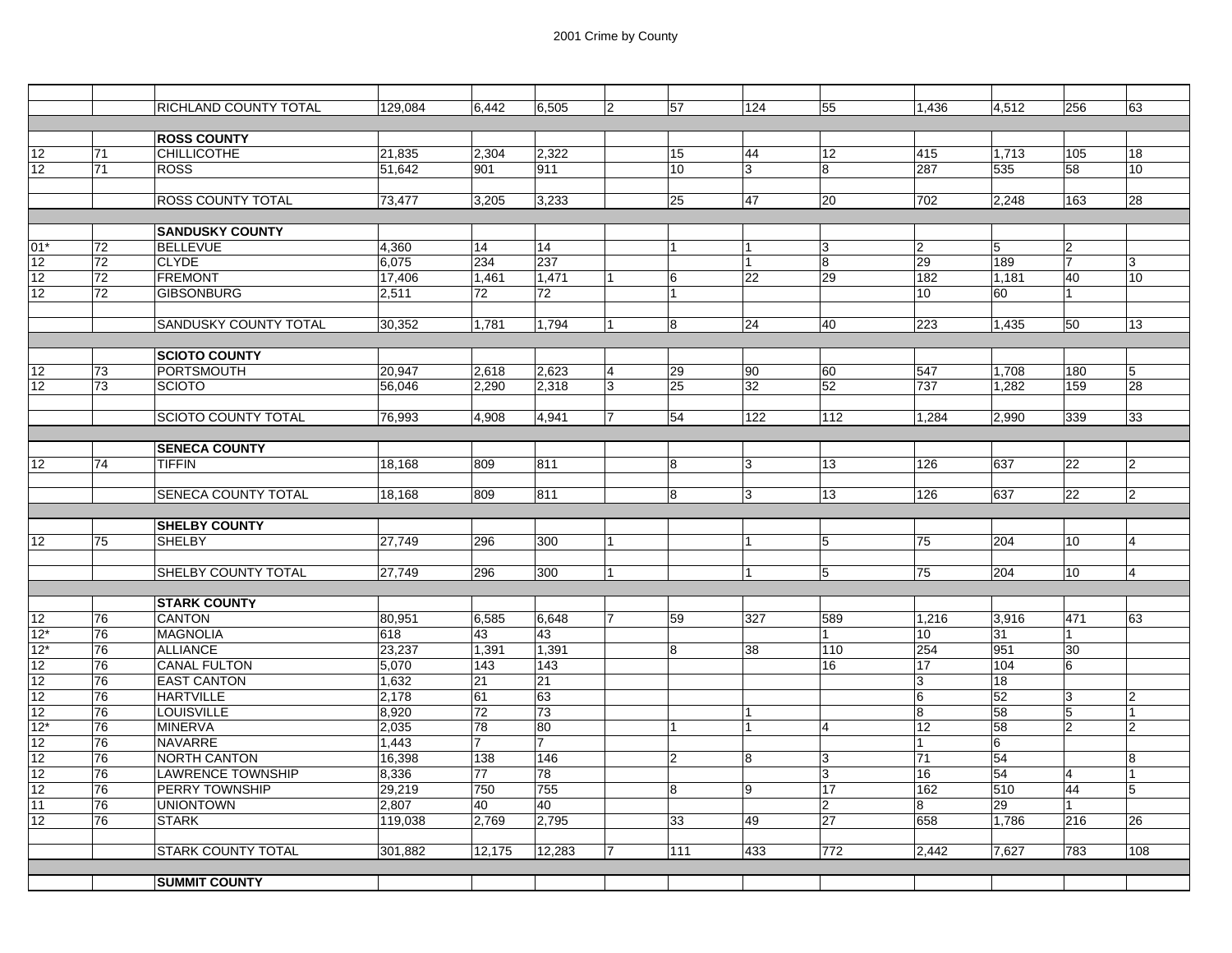| 12              | 77 | <b>AKRON</b>                | 217,464 | 13,694           | 13,817 | 14             | 134            | 597            | 352            | 2,848          | 8,101          | 1.648          | 123            |
|-----------------|----|-----------------------------|---------|------------------|--------|----------------|----------------|----------------|----------------|----------------|----------------|----------------|----------------|
| 12              | 77 | <b>BARBERTON</b>            | 27,949  | 1,543            | 1,557  |                | 16             | 29             | 49             | 259            | 1,093          | 97             | 14             |
| 12              | 77 | <b>CUYAHOGA FALLS</b>       | 49,463  | 1,965            | 1,973  | $\overline{1}$ | 15             | 24             | 24             | 229            | 1,549          | 123            | 8              |
| 12              | 77 | <b>FAIRLAWN</b>             | 7,320   | 518              | 518    |                |                | 3              | 17             | 36             | 460            | 12             |                |
| 12              | 77 | <b>HUDSON</b>               | 22.479  | 301              | 311    |                | $\overline{2}$ |                | $\overline{4}$ | 54             | 235            | 6              | 10             |
| 12              | 77 | <b>LAKEMORE</b>             | 2,566   | 171              | 171    |                |                | $\overline{1}$ | 11             | 18             | 136            | 4              |                |
| $12*$           | 77 | <b>MOGADORE</b>             | 2,956   | 65               | 65     |                |                |                |                | $\overline{9}$ | 54             |                |                |
| $12*$           | 77 | NORTON                      | 11,533  | $\overline{527}$ | 527    |                |                | 17             | $\overline{2}$ | 67             | 405            | 46             |                |
| 12              | 77 | <b>STOW</b>                 | 32,197  | 893              | 902    |                | 10             | 10             | $\overline{4}$ | 141            | 712            | 15             | g              |
| $12*$           | 77 | <b>TALLMADGE</b>            | 16,209  | 490              | 494    |                | 3              | 9              | $\overline{9}$ | 96             | 356            | 17             | 4              |
| 12              | 77 | <b>TWINSBURG</b>            | 17,037  | 284              | 288    |                | 6              | 5              | $\overline{7}$ | 32             | 215            | 19             | 4              |
| 12              | 77 | <b>MUNROE FALLS</b>         | 5,324   | 78               | 78     |                |                | $\overline{1}$ | $\overline{2}$ | 17             | 57             | 1              |                |
| 12              | 77 | <b>PENINSULA</b>            | 603     |                  | 1      |                |                |                |                | 1              |                |                |                |
| 12              | 77 | <b>SPRINGFIELD TOWNSHIP</b> | 15,195  | 886              | 889    |                | 3              | 8              | 5              | 171            | 665            | 34             | 3              |
| $\overline{9}$  | 77 | <b>RICHFIELD</b>            | 3,292   | 73               | 73     |                |                | $\overline{1}$ |                | 12             | 57             | $\overline{2}$ |                |
| 12              | 77 | <b>COPLEY TOWNSHIP</b>      | 13,666  | 428              | 434    |                | $\overline{4}$ | 8              | $\overline{4}$ | 45             | 320            | 47             | 6              |
| 12              | 77 | <b>FRANKLIN TOWNSHIP</b>    | 14,556  | 224              | 229    | $\overline{1}$ | $\overline{2}$ | $\overline{2}$ |                | 86             | 114            | 19             | 5              |
| $\overline{7}$  | 77 | <b>RICHFIELD TOWNSHIP</b>   | 2,142   | 13               | 13     |                |                |                |                | 3              | 10             |                |                |
| 12              | 77 | <b>SUMMIT</b>               | 53.674  | 1.474            | 1.478  |                | 17             | 20             | 25             | 328            | 1.001          | 83             | $\overline{4}$ |
|                 |    |                             |         |                  |        |                |                |                |                |                |                |                |                |
|                 |    | <b>SUMMIT COUNTY TOTAL</b>  | 515,625 | 23,628           | 23,818 | 17             | 214            | 725            | 506            | 4,452          | 15,540         | 2.174          | 190            |
|                 |    |                             |         |                  |        |                |                |                |                |                |                |                |                |
|                 |    | <b>TRUMBULL COUNTY</b>      |         |                  |        |                |                |                |                |                |                |                |                |
| 12              | 78 | <b>WARREN</b>               | 46,916  | 2.977            | 2,977  | $\overline{4}$ | 25             | 148            | 220            | 849            | 1,376          | 355            |                |
| 12              | 78 | GIRARD                      | 10,922  | 441              | 443    | 1              | 6              | 5              | 12             | 97             | 297            | 23             | $\overline{2}$ |
| 12              | 78 | <b>LIBERTY TOWNSHIP</b>     | 12,681  | 522              | 526    |                |                | 10             | 11             | 107            | 338            | 56             | $\overline{4}$ |
| 12              | 78 | <b>CORTLAND</b>             | 6,842   | 159              | 160    |                |                | 3              | 3              | 14             | 132            |                |                |
| 12              | 78 | <b>BROOKFIELD TOWNSHIP</b>  | 10,038  | 300              | 302    |                | 5              | 3              | 20             | 57             | 197            | 18             | $\overline{2}$ |
| 12              | 78 | <b>LORDSTOWN</b>            | 3,640   | 53               | 53     |                |                | $\overline{2}$ |                | 9              | 37             | 5              |                |
| 12              | 78 | <b>WARREN TOWNSHIP</b>      | 7,831   | 318              | 318    |                |                | 17             | 69             | 54             | 158            | 29             |                |
| 12              | 78 | <b>TRUMBULL</b>             | 58,398  | 519              | 520    |                |                | $\overline{4}$ | 24             | 92             | 294            | 105            |                |
|                 |    |                             |         |                  |        |                |                |                |                |                |                |                |                |
|                 |    | TRUMBULL COUNTY TOTAL       | 157,268 | 5.289            | 5,299  | 5              | 37             | 182            | 359            | 1,279          | 2,829          | 598            | 10             |
|                 |    |                             |         |                  |        |                |                |                |                |                |                |                |                |
|                 |    | <b>TUSCARAWAS COUNTY</b>    |         |                  |        |                |                |                |                |                |                |                |                |
| $\overline{5}$  | 79 | <b>DENNISON</b>             | 2,997   | 3                | 3      |                |                |                |                | $\overline{2}$ | $\overline{1}$ |                |                |
| 12              | 79 | <b>DOVER</b>                | 12.232  | 120              | 122    |                | 6              | 3              |                | 27             | 79             | 5              | $\overline{2}$ |
| 12              | 79 | NEWCOMERSTOWN               | 4,015   | 123              | 125    |                |                |                | 3              | 14             | 99             |                | $\overline{2}$ |
| $\bf8$          | 79 | NEW PHILADELPHIA            | 17,087  | 95               | 95     |                | 3              |                | 5              | 12             | 70             | $\overline{4}$ |                |
| $\overline{7}$  | 79 | <b>SUGARCREEK</b>           | 2.178   | 8                | 8      |                |                |                |                |                | 7              |                |                |
| 12              | 79 | <b>UHRICHSVILLE</b>         | 5.672   | 238              | 238    |                |                |                | $\overline{2}$ | 38             | 191            |                |                |
| 8               | 79 | <b>BOLIVAR</b>              | 896     | 8                | 8      |                |                |                |                | $\overline{4}$ | $\overline{4}$ |                |                |
| $6\overline{6}$ | 79 | <b>STRASBURG</b>            | 2,314   | 12 <sup>°</sup>  | 12     |                |                |                | $\overline{2}$ | 3              | 7              |                |                |
| 12              | 79 | <b>TUSCARAWAS</b>           | 43.686  | 279              | 280    |                | 5              |                | $\overline{4}$ | 136            | 119            | 14             |                |
|                 |    |                             |         |                  |        |                |                |                |                |                |                |                |                |
|                 |    | TUSCARAWAS COUNTY TOTAL     | 91,077  | 886              | 891    |                | 15             | 5              | 16             | 236            | 577            | 37             | 5              |
|                 |    |                             |         |                  |        |                |                |                |                |                |                |                |                |
|                 |    | <b>UNION COUNTY</b>         |         |                  |        |                |                |                |                |                |                |                |                |
| $12*$           | 80 | <b>DUBLIN</b>               | 22      | 1                |        |                |                |                |                |                |                |                |                |
| 12              | 80 | <b>UNION</b>                | 21,933  | 318              | 318    |                | 3              |                | 14             | 114            | 151            | 35             |                |
|                 |    |                             |         |                  |        |                |                |                |                |                |                |                |                |
|                 |    | <b>UNION COUNTY TOTAL</b>   | 21,955  | 319              | 319    |                | 3              | $\overline{1}$ | 14             | 114            | 152            | 35             |                |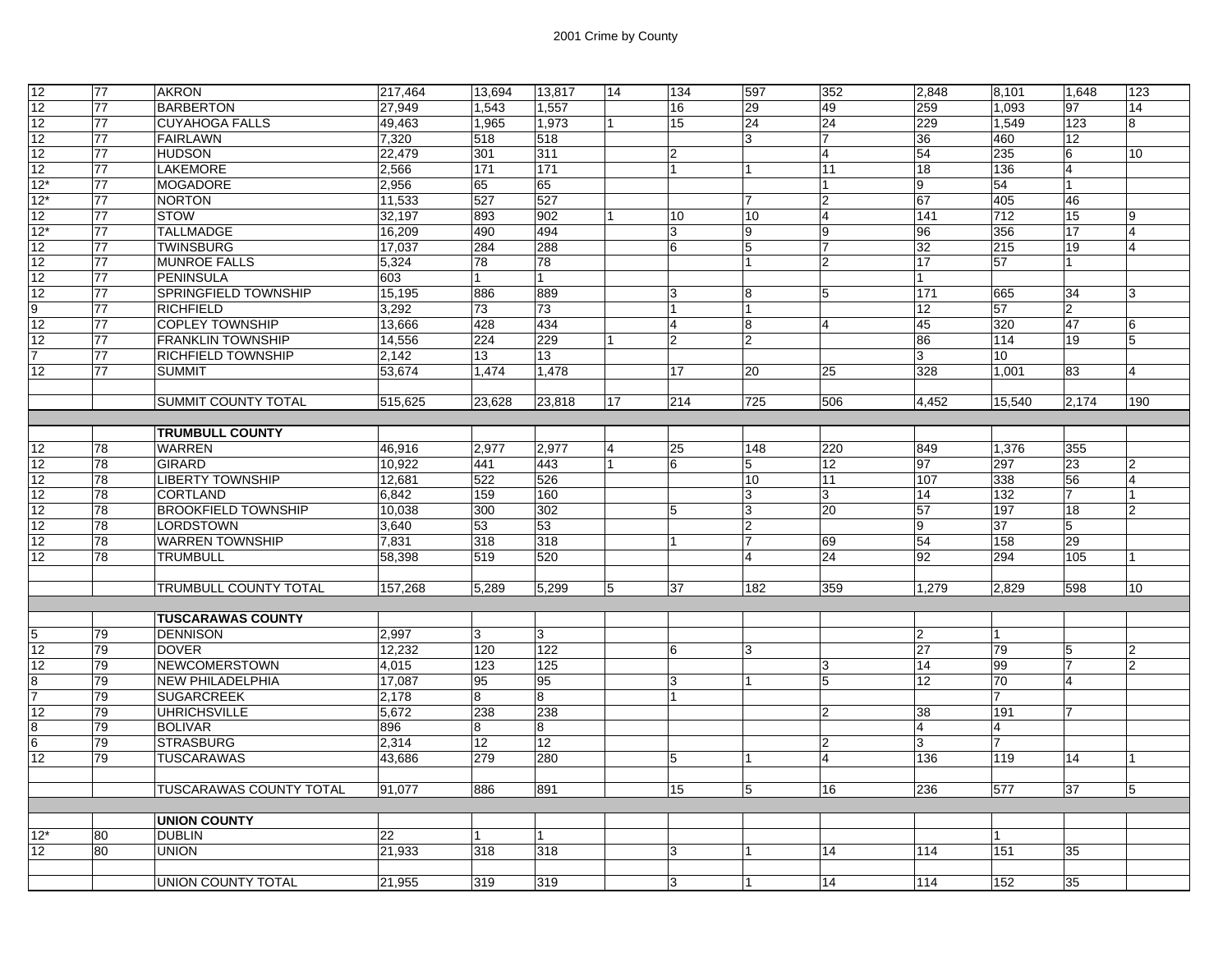|                 |          | <b>VAN WERT COUNTY</b>           |         |                |                |                |                |                |                     |                 |                |                |                |
|-----------------|----------|----------------------------------|---------|----------------|----------------|----------------|----------------|----------------|---------------------|-----------------|----------------|----------------|----------------|
| 12              | 81       | <b>VAN WERT</b>                  | 10.709  | 541            | 548            |                | 11             | $\overline{2}$ | 16                  | 88              | 407            | 17             |                |
| 12 <sup>2</sup> | 81       | <b>VAN WERT</b>                  | 19.003  | 126            | 126            |                |                | 1              |                     | 36              | 80             | 9              |                |
|                 |          |                                  |         |                |                |                |                |                |                     |                 |                |                |                |
|                 |          | VAN WERT COUNTY TOTAL            | 29,712  | 667            | 674            |                | 11             | 3              | 16                  | 124             | 487            | 26             |                |
|                 |          |                                  |         |                |                |                |                |                |                     |                 |                |                |                |
|                 |          | <b>VINTON COUNTY</b>             |         |                |                |                |                |                |                     |                 |                |                |                |
| 12              | 82       | <b>VINTON</b>                    | 12,829  | 247            | 247            |                | $\overline{2}$ |                | 17                  | 158             | 60             | 9              |                |
|                 |          |                                  |         |                |                |                |                |                |                     |                 |                |                |                |
|                 |          | <b>VINTON COUNTY TOTAL</b>       | 12,829  | 247            | 247            | $\overline{1}$ | $\overline{2}$ |                | 17                  | 158             | 60             | 9              |                |
|                 |          |                                  |         |                |                |                |                |                |                     |                 |                |                |                |
|                 |          | <b>WARREN COUNTY</b>             |         |                |                |                |                |                |                     |                 |                |                |                |
| $12*$           | 83       | <b>MIDDLETOWN</b>                | 2,035   | 126            | 126            |                | $\mathbf{1}$   | $\overline{2}$ | $\overline{2}$      | 20              | 95             | 6              |                |
| $12*$           | 83       | <b>MONROE</b>                    | 47      | $\overline{2}$ | $\overline{2}$ |                |                |                |                     |                 | $\overline{2}$ |                |                |
| $09*$           | 83       | LOVELAND                         | 282     | 5              | $\overline{5}$ |                |                |                |                     | 1               | 3              |                |                |
| 12              | 83       | <b>LEBANON</b>                   | 16,992  | 488            | 491            |                | 6              | 10             | 36                  | 73              | 347            | 16             | 3              |
| 12              | 83       | <b>MASON</b>                     | 22,056  | 459            | 459            |                |                | $\overline{4}$ | $\overline{4}$      | 37              | 399            | 15             |                |
| $02*$           | 83       | <b>CARLISLE</b>                  | 4,885   | 21             | 21             |                |                |                |                     |                 | 19             | $\mathbf{1}$   |                |
| $12*$           | 83       | SPRINGBORO                       | 12,249  | 220            | 220            |                | $\mathbf 1$    | 6              | $\overline{4}$      | 41              | 164            | 4              |                |
| 12              | 83       | <b>CLEARCREEK TOWNSHIP</b>       | 8,763   | 118            | 120            |                |                |                | $\overline{2}$      | 30              | 83             | 3              | 2              |
| 12              | 83       | <b>WARREN</b>                    | 77,380  | 1,304          | 1,318          | $\overline{1}$ | 3              | 9              | 39                  | 244             | 920            | 88             | 14             |
|                 |          |                                  |         |                |                |                |                |                |                     |                 |                |                |                |
|                 |          | <b>WARREN COUNTY TOTAL</b>       | 144,689 | 2,743          | 2,762          | $\vert$ 1      | 11             | 31             | 88                  | 447             | 2,032          | 133            | 19             |
|                 |          | <b>WASHINGTON COUNTY</b>         |         |                |                |                |                |                |                     |                 |                |                |                |
|                 |          |                                  |         |                |                |                |                | $\overline{2}$ |                     |                 |                |                |                |
| 12              | 84<br>84 | <b>MARIETTA</b><br><b>BELPRE</b> | 14,541  | 497<br>143     | 500<br>145     |                | 15             |                | $\overline{4}$<br>7 | 79<br>22        | 366            | 31             | 3              |
| 12              | 84       | MARIETTA COLLEGE                 | 6.672   |                |                |                | $\mathbf{1}$   |                |                     | 16              | 111            | 3              | $\overline{2}$ |
| 12<br>12        | 84       | <b>WASHINGTON</b>                | 40,239  | 51<br>597      | 52<br>602      | 1              | 22             | $\mathbf{1}$   | 14                  | 168             | 34<br>348      | 43             | 5              |
|                 |          |                                  |         |                |                |                |                |                |                     |                 |                |                |                |
|                 |          | WASHINGTON COUNTY TOTAL          | 61,452  | 1,288          | 1,299          | $\overline{1}$ | 38             | 3              | 25                  | 285             | 859            | 77             | 11             |
|                 |          |                                  |         |                |                |                |                |                |                     |                 |                |                |                |
|                 |          | <b>WAYNE COUNTY</b>              |         |                |                |                |                |                |                     |                 |                |                |                |
| $12*$           | 85       | <b>NORTON</b>                    | 11      |                |                |                |                |                |                     |                 |                |                |                |
| 12              | 85       | <b>ORRVILLE</b>                  | 8,566   | 184            | 185            |                | $\overline{4}$ | 1              | 3                   | 20              | 150            | 16             |                |
| $12*$           | 85       | <b>RITTMAN</b>                   | 6,219   | 213            | 216            |                |                |                |                     | 19              | 188            | $\overline{4}$ | 3              |
| $05*$           | 85       | <b>CRESTON</b>                   | 2,130   | 15             | 15             |                |                |                | $\overline{2}$      | $\overline{4}$  | 8              | $\overline{1}$ |                |
|                 | 85       | <b>DOYLESTOWN</b>                | 2.804   |                | $\overline{1}$ |                |                |                |                     |                 | $\mathbf{1}$   |                |                |
| 8               | 85       | <b>SHREVE</b>                    | 1.585   | 5              | 5              |                |                |                |                     | $\overline{2}$  | 3              |                |                |
|                 |          |                                  |         |                |                |                |                |                |                     |                 |                |                |                |
|                 |          | <b>WAYNE COUNTY TOTAL</b>        | 21,315  | 418            | 422            |                | $\overline{4}$ | $\overline{2}$ | 6                   | 45              | 350            | 111            | 4              |
|                 |          |                                  |         |                |                |                |                |                |                     |                 |                |                |                |
|                 |          | <b>WILLIAMS COUNTY</b>           |         |                |                |                |                |                |                     |                 |                |                |                |
| 12              | 86       | <b>MONTPELIER</b>                | 4,328   | 108            | 111            |                | 1              | $\mathbf{1}$   | $\overline{2}$      | 26              | 78             |                | 3              |
| 12              | 86       | <b>WILLIAMS</b>                  | 26,582  | 340            | 347            |                | $\overline{2}$ |                | $\overline{4}$      | $\overline{87}$ | 231            | 16             | 7              |
|                 |          |                                  |         |                |                |                |                |                |                     |                 |                |                |                |
|                 |          | <b>WILLIAMS COUNTY TOTAL</b>     | 30,910  | 448            | 458            |                | 3              | l 1            | 6                   | 113             | 309            | 16             | 10             |
|                 |          |                                  |         |                |                |                |                |                |                     |                 |                |                |                |
|                 |          | <b>WOOD COUNTY</b>               |         |                |                |                |                |                |                     |                 |                |                |                |
| 12              | 87       | <b>BOWLING GREEN</b>             | 29,689  | 1,209          | 1,213          |                | $\overline{7}$ | 13             | 19                  | 171             | 952            | 47             | 4              |
| 12              | 87       | NORTH BALTIMORE                  | 3,367   | 42             | 42             |                |                |                | 5                   | 1               | 35             | $\vert$ 1      |                |